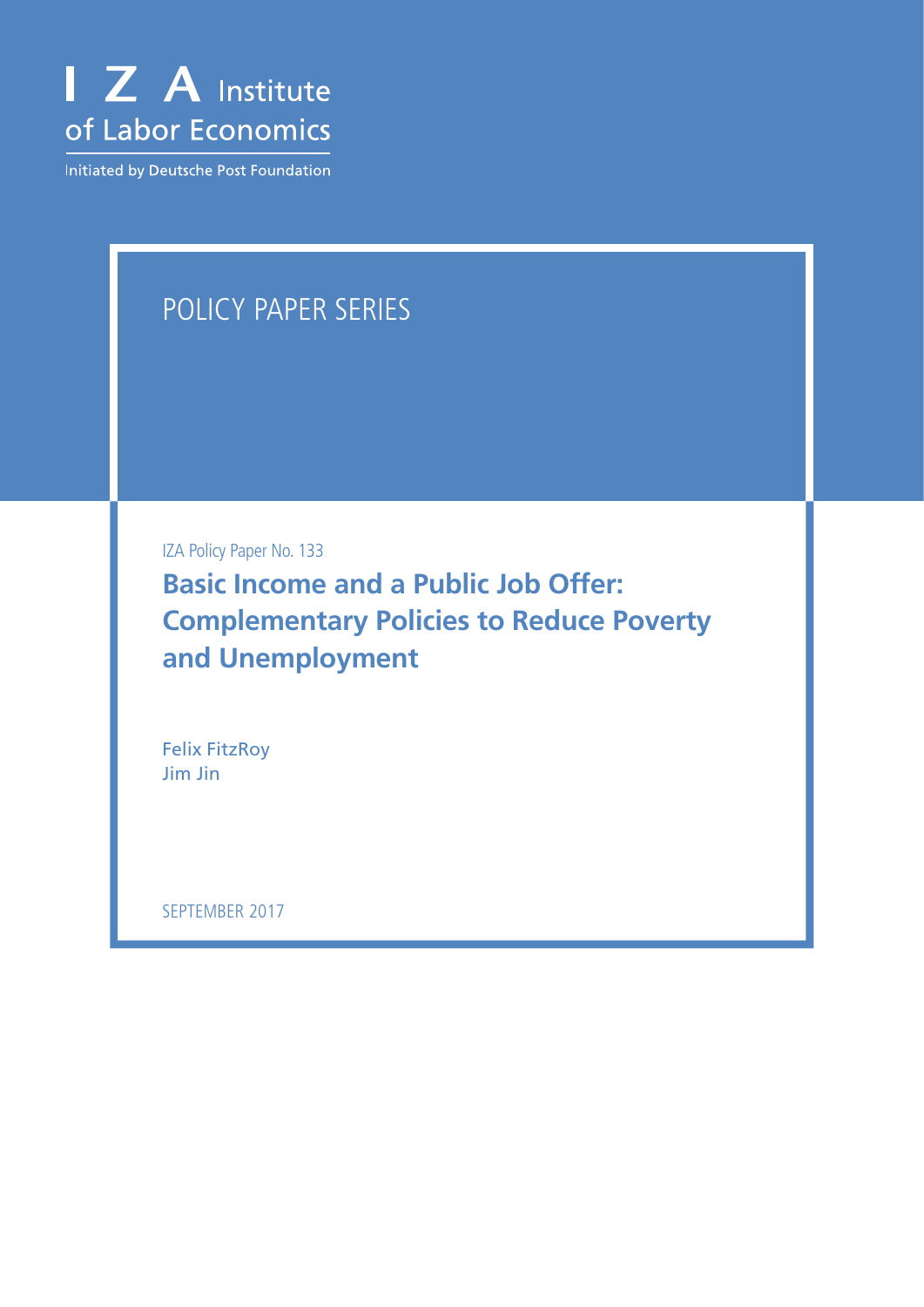

Initiated by Deutsche Post Foundation

## POLICY PAPER SERIES

IZA Policy Paper No. 133

## **Basic Income and a Public Job Offer: Complementary Policies to Reduce Poverty and Unemployment**

**Felix FitzRoy** *University of St. Andrews and IZA*

**Jim Jin** *University of St. Andrews*

SEPTEMBER 2017

Any opinions expressed in this paper are those of the author(s) and not those of IZA. Research published in this series may include views on policy, but IZA takes no institutional policy positions. The IZA research network is committed to the IZA Guiding Principles of Research Integrity.

The IZA Institute of Labor Economics is an independent economic research institute that conducts research in labor economics and offers evidence-based policy advice on labor market issues. Supported by the Deutsche Post Foundation, IZA runs the world's largest network of economists, whose research aims to provide answers to the global labor market challenges of our time. Our key objective is to build bridges between academic research, policymakers and society.

IZA Policy Papers often represent preliminary work and are circulated to encourage discussion. Citation of such a paper should account for its provisional character. A revised version may be available directly from the author.

**IZA – Institute of Labor Economics**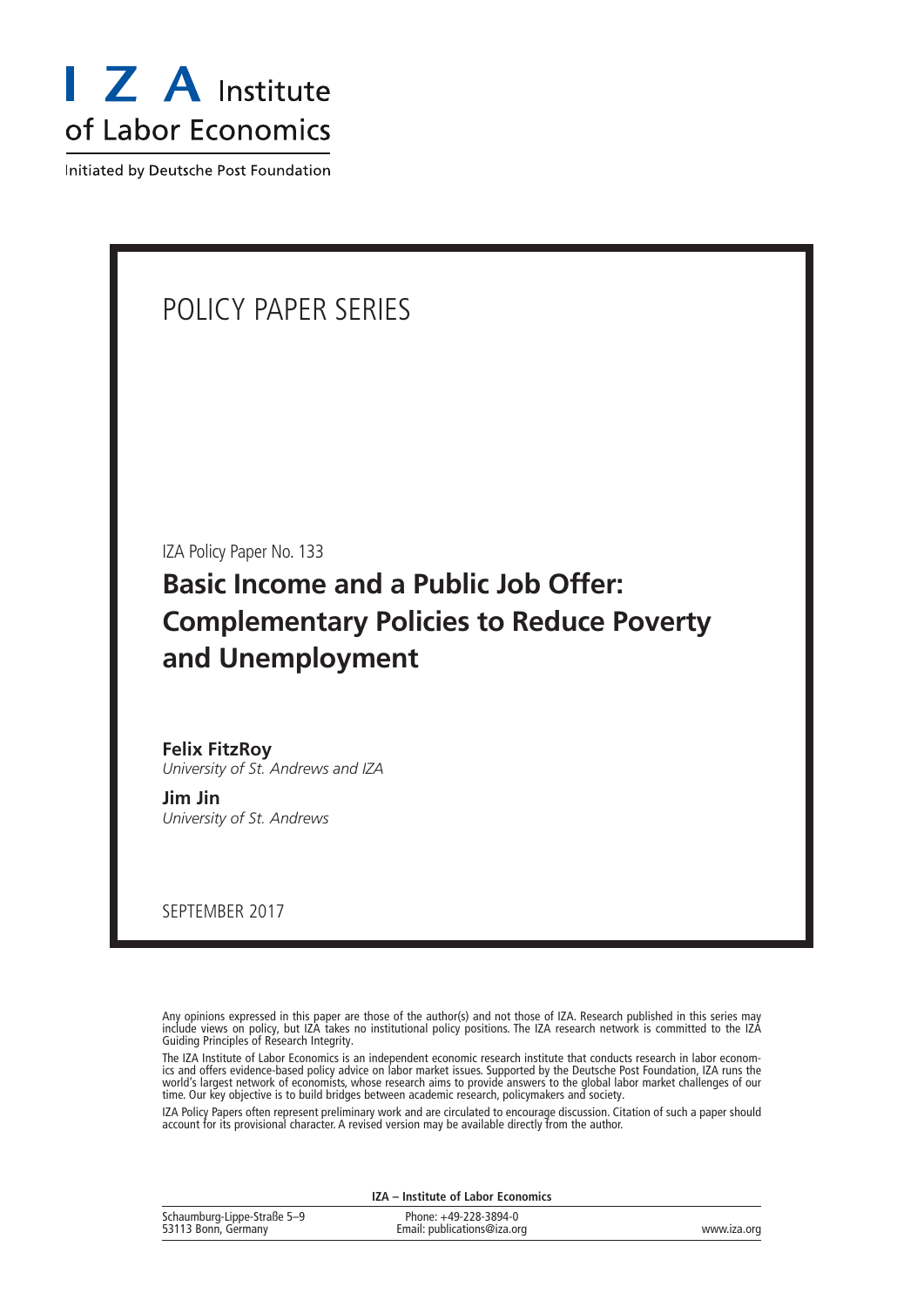# ABSTRACT

# **Basic Income and a Public Job Offer: Complementary Policies to Reduce Poverty and Unemployment\***

Unconditional basic income, or a job guarantee by government as employer-of-last-resort, are usually discussed as alternative policies, though the first does not provide the benefits of an earned income and a good job to the growing numbers in precarious- or underemployment, while the second fails to assist those who would prefer to remain in selfemployment or particular occupations if their incomes were higher, rather than to work under a JG. Furthermore a JG cannot support those who are unwilling to work. We argue here that the only cost-effective policy for comprehensive welfare is a combination of a modest basic income with job offer by local authorities below the minimum wage.

| <b>JEL Classification:</b> | H53                                                |
|----------------------------|----------------------------------------------------|
| Keywords:                  | basic income, job quarantee, poverty, unemployment |

### **Corresponding author:**

Felix FitzRoy School of Economics and Finance University of St. Andrews St. Andrews Fife, KY16 AL Scotland E-mail: frf@st-andrews.ac.uk

<sup>\*</sup> The authors would like to thank Max Steinhardt (Helmut Schmidt University, Hamburg) for valuable comments and discussion, but retain responsibility for opinions expressed and any remaining errors.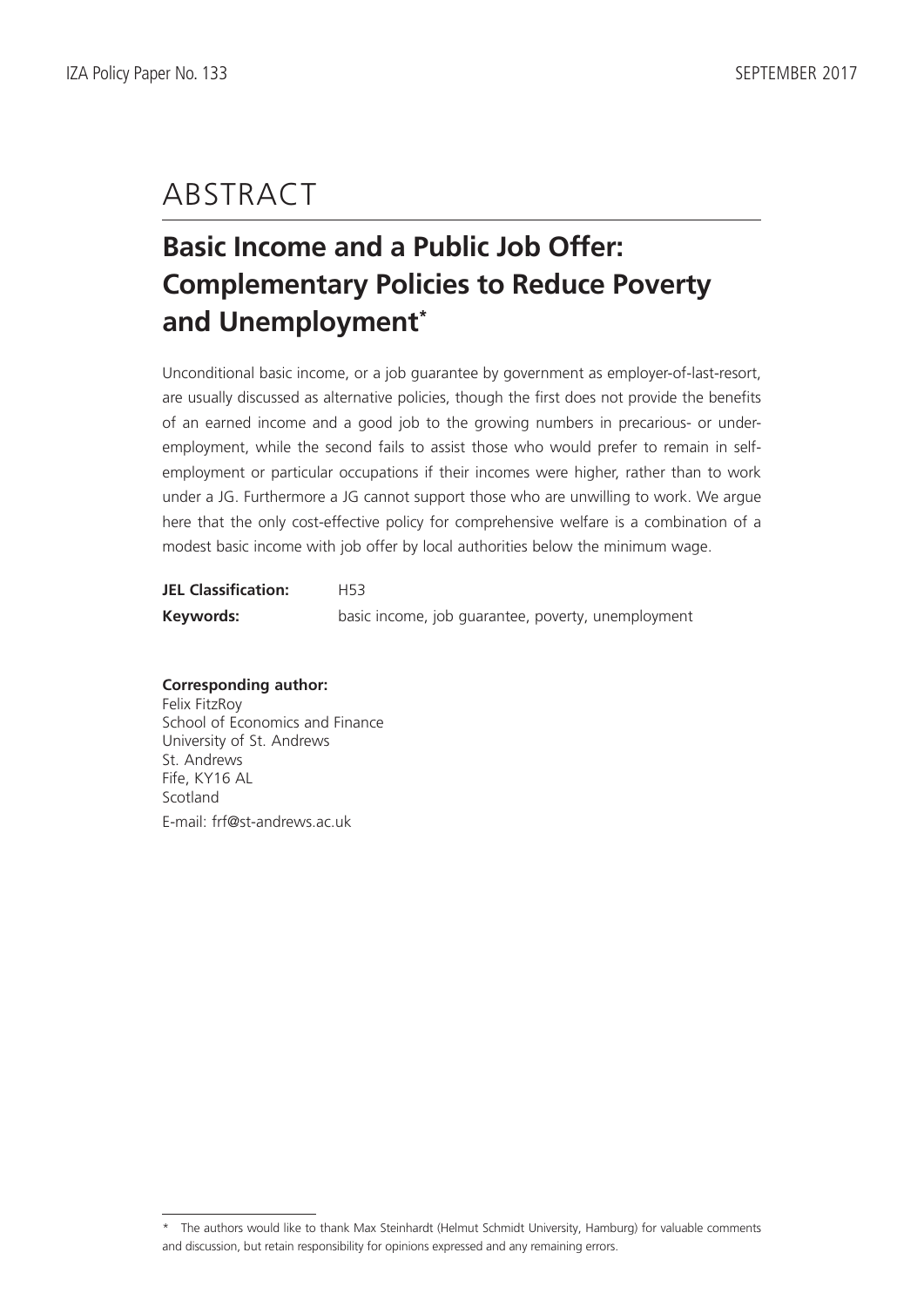#### *Introduction*

Current and pending problems in most labour markets, such as persistent under-employment, stagnating real wages for the majority, and a perceived, growing threat from automation have revived discussion of the old idea of a universal basic income (BI) – with the first nation-wide pilot study now underway in Finland. Conservative, right-libertarian proponents such as Murray (2013) suggest replacing all government welfare programmes in the US with BI, though this would impose immense hardship on the poor who currently rely on Medicaid. Santens (2017) has a much better proposal to combine BI with other welfare measure, but like most advocates, neglects the additional benefit of a job guarantee (JG).

In the UK combining disability and housing benefits with a modest BI would bring major welfare gains but not solve the problem of under-employment. The much less discussed alternative of (local) government as employer of last resort, or JG, could actually be an important complement to BI. However, a JG would also have to require minimum standards of attendance and performance, so we shall refer to a *job offer* (JO) by local authorities, open to all who are able and willing to meet such standards.

For those unwilling to work, but not eligible for the disability benefits which obviously need to be retained, even a modest BI provides the necessary, alternative safety net to current forms of *targeted* social assistance, which inevitably generate a poverty trap as the benefits are withdrawn with increasing earnings. Such a combination seems to be the only policy which offers hope for at least approaching the now largely abandoned goals of full employment and ending poverty in both developed and developing economies at relatively low cost, while all face a future of increasingly precarious labour markets and even secular stagnation.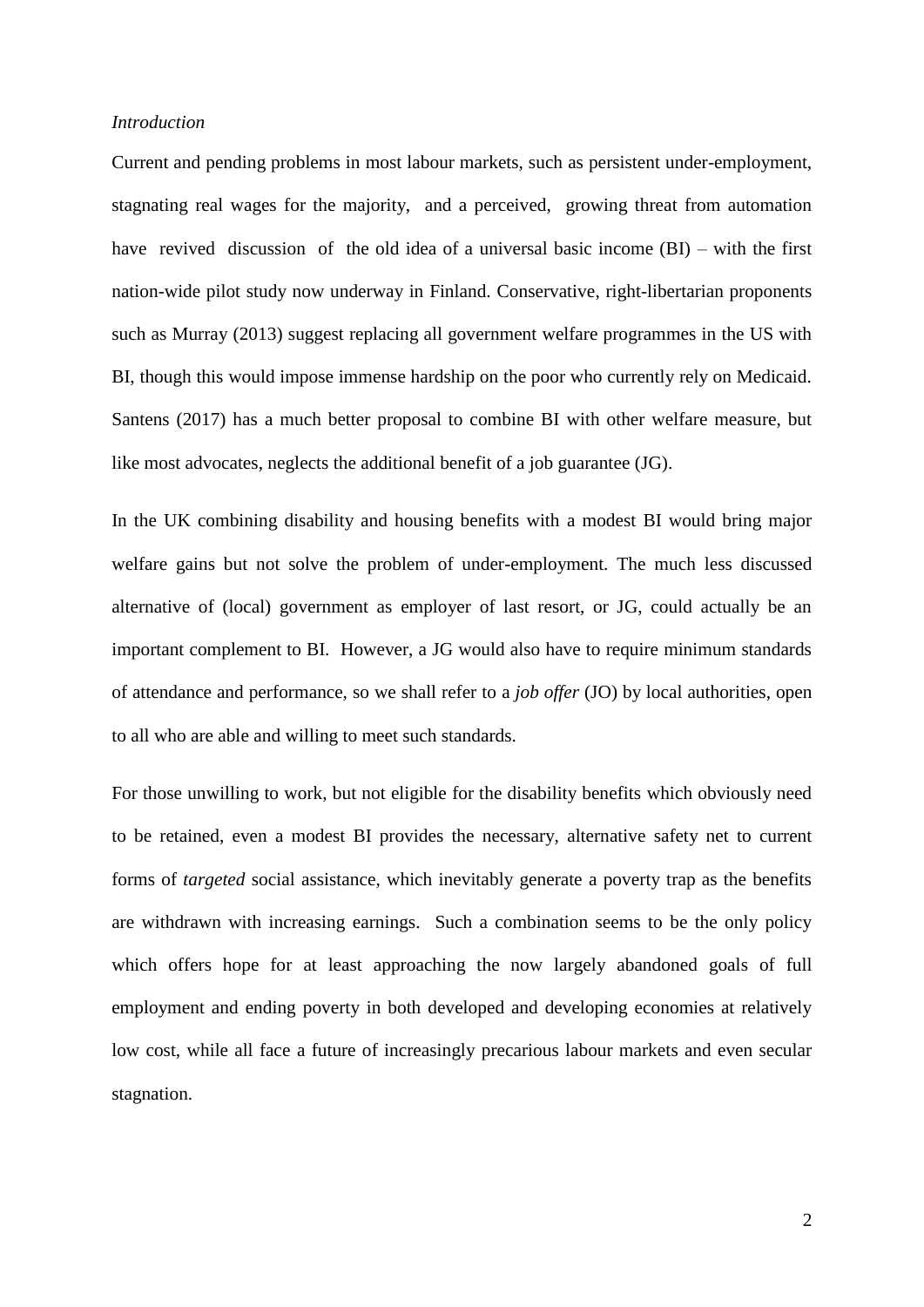Proponents of either BI or JG have usually criticised the alternative policy, and neglected limitations of their own preferred policy (including the need for sanctions to ensure performance in a job 'guarantee'. Frank (2014) proposed to combine a BI 'that is far too small to lift an urban family from poverty with an open offer to pay sub-minimum wages to those willing to perform useful tasks in the public sphere', because a poverty- level BI would generate too much taxpayer resentment. Though a majority should benefit from BI with a progressive tax system, opposition to higher taxes, even if only for the rich, remains strong. However only a JG can end involuntary unemployment, which is itself a major cause of unhappiness, and the benefits of combining a modest BI and JG have been neglected by subsequent writers. Here we develop a detailed, general case for the complementarity of these two very different welfare policies, explain the problems with either on its own, and offer illustrative numerical examples for the UK and Germany.

### 1*. The future of employment and the failure of targeted welfare*

As automation threatens to accelerate the 'hollowing out' of middle classes and demise of even non- routine white collar jobs, non-standard employment arrangements combining low pay with irregular and on-call work and lack of job security have already proliferated everywhere to create a new 'precariat' (Standing, 2014; Temin, 2017). At the same time, forms of under-employment have persisted at much higher levels than official unemployment in most economies, including self-employment with low and irregular earnings, and involuntary part time work, for those unable to find adequate full time jobs. The OECD (2017a) estimates an average labour underutilisation rate of 15 % for 2015, including officially unemployed and discouraged workers no longer searching for jobs. The full-time equivalent (FTE) employment rate average is only 60%, nearly 10 percentage points below the average for the most successful Nordic economies. These in turn have much lower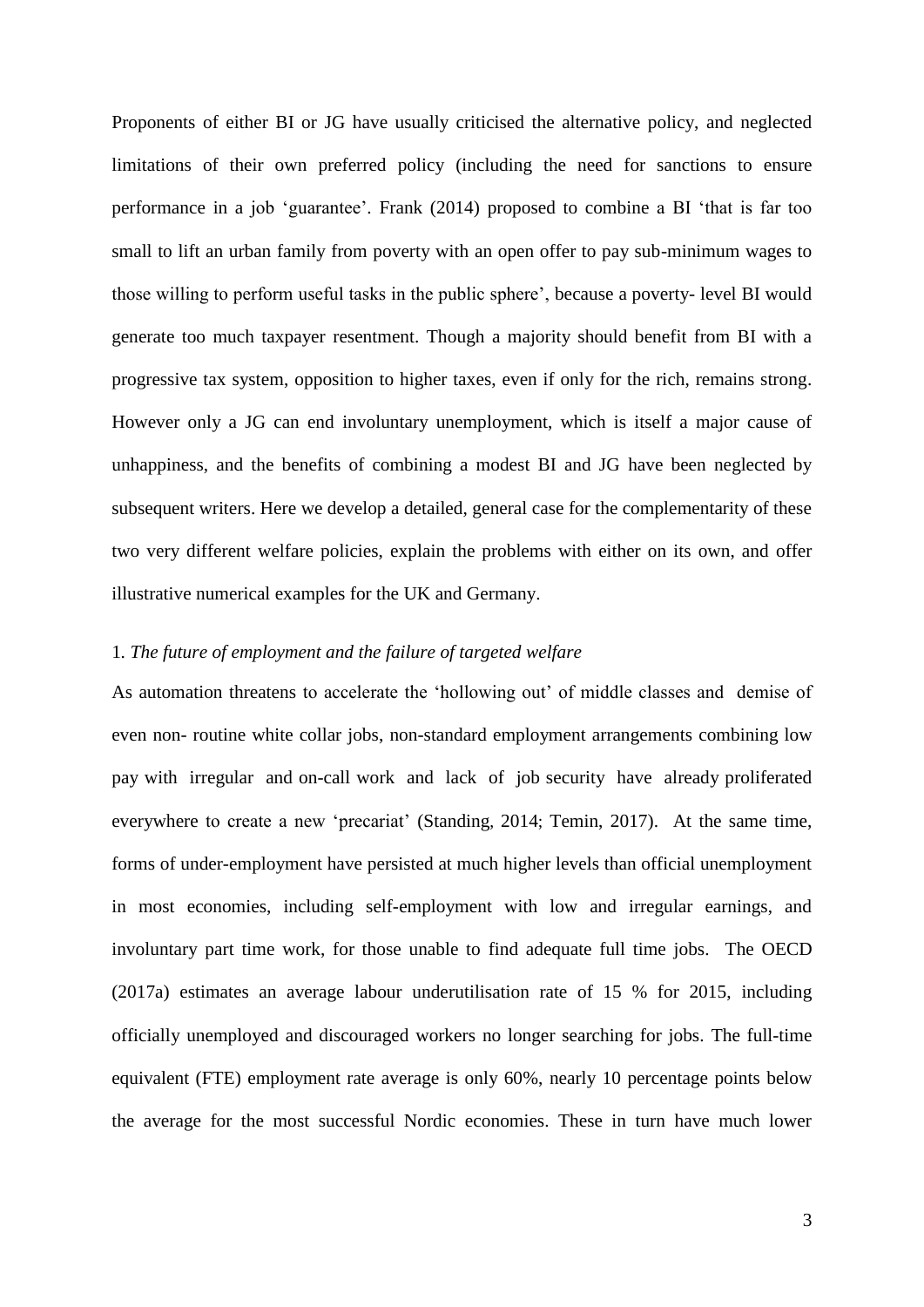average working hours per worker than countries with lower employment rates, as well as among the highest life satisfaction scores (Bruenig, 2017).

While the FTE employment rate in Britain (GBR) is only slightly above the OECD average, long term unemployment is slightly lower, and headline unemployment is about half the OECD average, the latter statistic conceals major problems in the labour market. Research by the New Economics Foundation (Wheatley, 2017) shows that only about 60% of workers hold 'good jobs, which are defined as people employed in permanent jobs, or voluntarily in temporary jobs, or in self-employment, who earn the Living Wage' (£8.45 outside London), so in other words about 40% are in 'bad jobs' with inadequate earnings, and 'two thirds of Britain's children in poverty are in working families'. More than half the self-employed earn less than the living wage, while the rise of self-employment and 'zero hours' contracts, many of which fail to provide adequate hours, have helped to push the unemployment rate to its current low.

Including those in the work-force who are inactive but would like to work, the Joseph Rowntree Foundation (2017) estimates an underemployment rate of 18% in the UK. The JRF and an IPPR (2017) Interim Report recommend many individually sensible policies to reduce poverty and improve employment and welfare, but with no mention of either BI or JO or their combination, which, as we show below, is a cost-effective and essential complement to more standard policies. This would also give workers the bargaining power and resources to demand or search for better jobs.

A recent report estimates 6.8 million unpaid carers in the UK economy, whose rapidly rising hours of work were valued at £132 billion, almost as much as the NHS budget (Valuing carers, 2015). As the population ages and the incidence of chronic conditions such as type-2 diabetes and obesity increases, home care by local authorities has been cut as part of the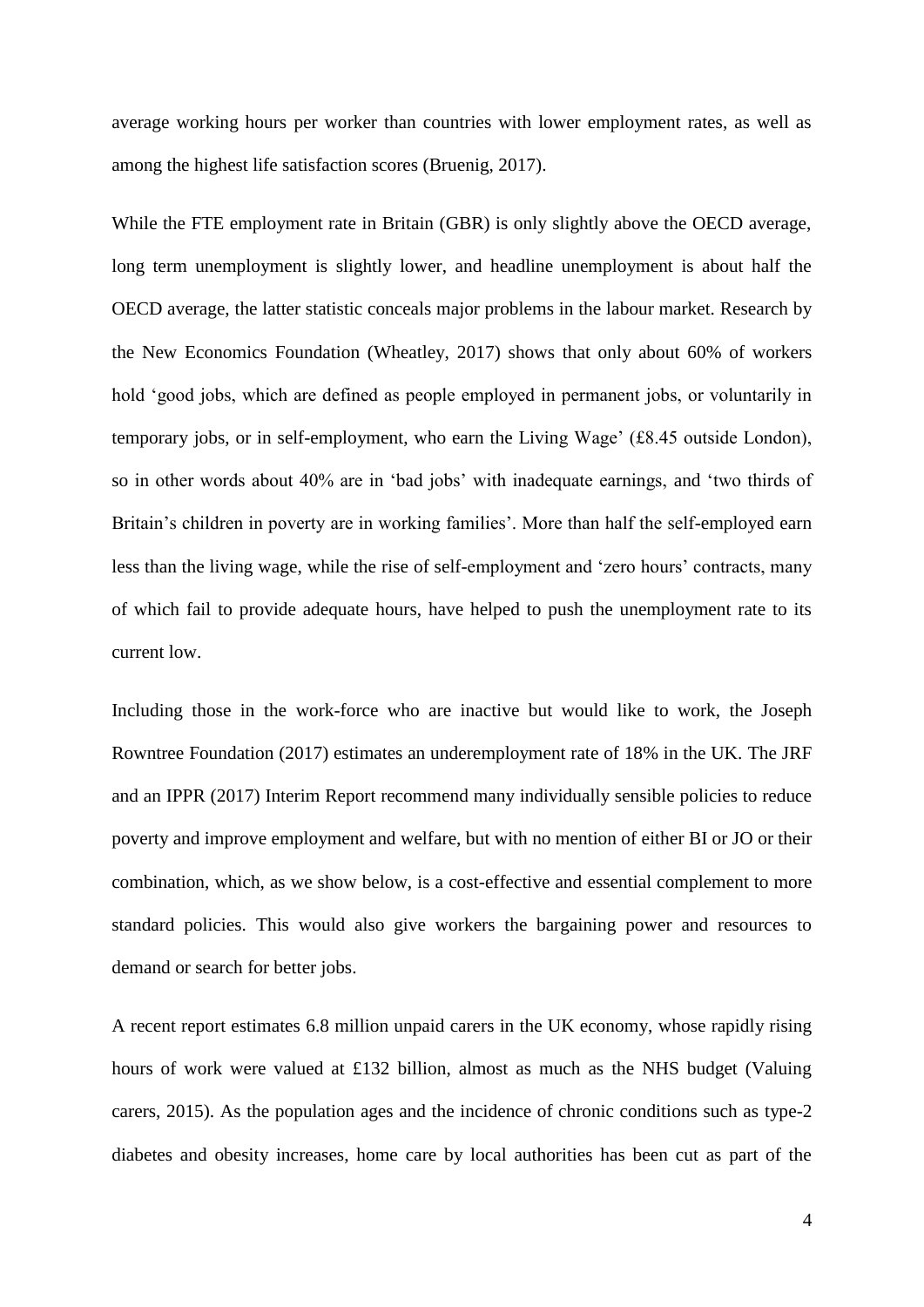Conservative Government's counter-productive austerity policy, forcing already overstretched families to provide more unpaid care themselves, averaging over 1,000 hours p.a.

Meanwhile growth has mainly benefitted the rich, in particular the top 1% of the income distribution in both the UK and US, and concern over rising inequality and the failure of 'trickle down' economics under austerity and other neoliberal policies has fuelled right-wing, populist movements in many countries (Lastra-Anadon and Muniz, 2017). Labour's share of GDP has been declining in most industrial economies, while real wages of lower-skilled workers most affected by under-employment have remained flat or declined. Average real wages in the UK have been declining since 2007, a decline exacerbated by austerity policy and Brexit-induced depreciation of sterling, the longest such decline for more than a century (Cooper and Whyte, 2017; Wren-Lewis, 2017).

Austerity instead of expansionary fiscal policy since the financial crisis of 2008/9 has exacerbated these trends, and traditional targeted welfare has become increasingly ineffective, with rising rates of child and in-work poverty, as well as long-term un– and under– employment even in the most successful Nordic welfare states, albeit still at much lower levels than in other advanced economies - particularly the UK and US. Increasingly popular in-work benefits for low earners do not help the jobless or discouraged who have dropped out of the labour market, and are too low to avoid widespread in-work poverty. At the same time, effective marginal tax rates for low and part time earners who wish to work more hours can be 70-90% or more, as various targeted welfare payments are tapered or withdrawn, a widespread 'poverty trap' for the unskilled and low paid in all advanced economies (IFS, 2010; Cooper and Whyte, 2017).

Other advanced economies face related problems. In Germany, real disposable household income for the lowest 10% of incomes  $(1<sup>st</sup>$  decile) declined by 8% from 1991 to 2014. The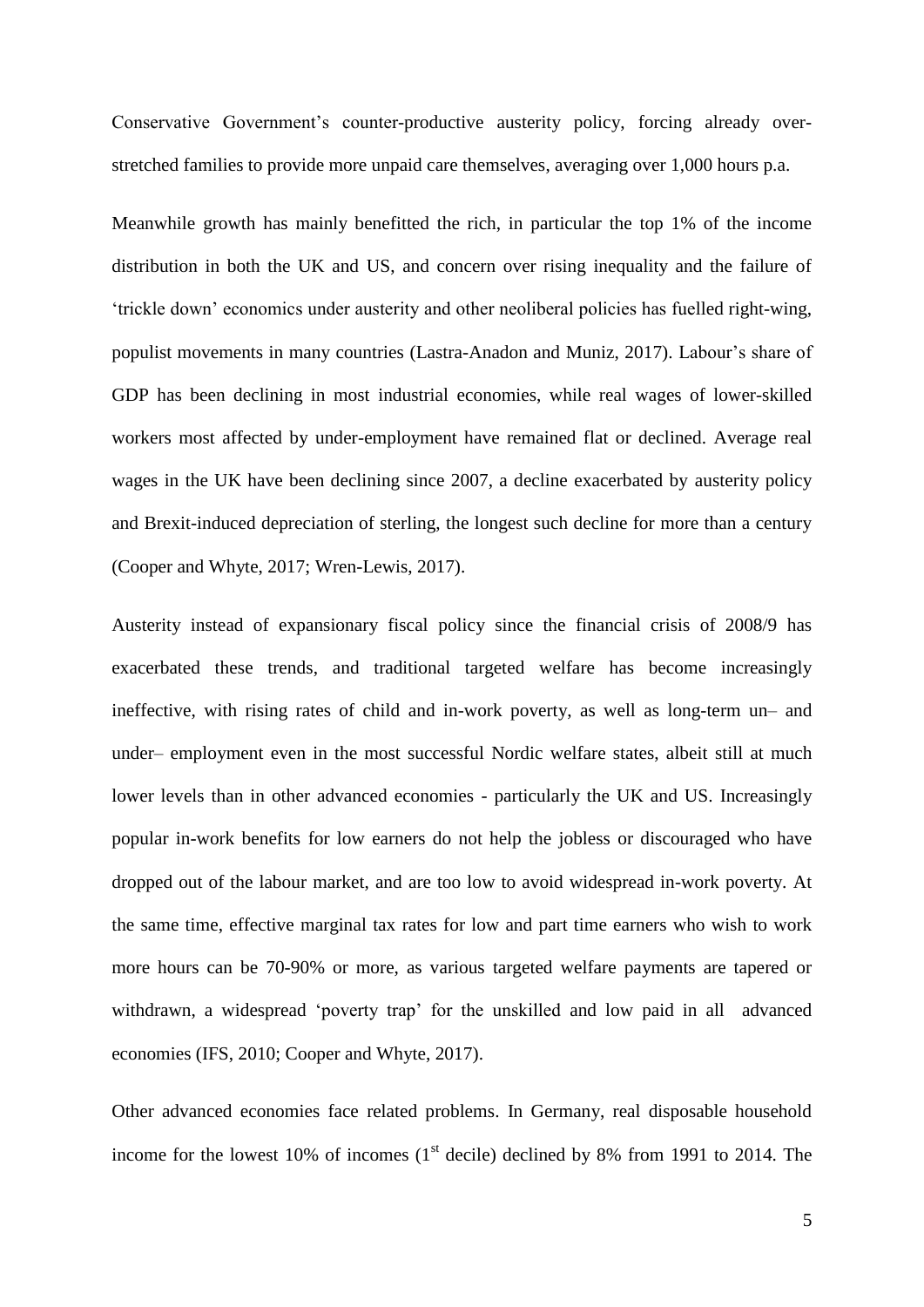bottom 40% experienced essentially no growth over this period, while the top 10% benefitted from 25% real income growth (DIW, 2017). In the US, median real full time male earnings have *declined* since 1972, while the income share of the top 1% has more than doubled to around 20%, an extreme concentration last observed in the 1920s. Wealth inequality is even more extreme, exacerbated by tax havens which authorities have made little effort to restrict (Shaxson, 2011; Zucman, 2015), and by growing levels of personal debt to maintain consumption under austerity in recent years in several advanced economies. Thus while poverty has also been increasing, the poorest half of the German population owned only 1% of total wealth in 2012, compared to 4% in 1993 (Bertelsmann Stiftung, 2017). The debilitating effects of growing inequality on almost all indicators of social welfare have been documented in alarming detail by Dorling (2017) and in the seminal work of Wilkinson and Pickett (2010).

### 2. *The return of basic income*

In these circumstances it is perhaps not surprising that the old and long neglected idea of a universal basic income has recently become the focus of intense interest and discussion. The related 'negative income tax' to ensure a minimum income for all had been suggested by prominent economists in the US such as Milton Friedman and James Tobin from opposite ends of the political spectrum in the 1970s. Similar ideas were espoused earlier in Britain by other well-known economists such G.D.H. Cole, Juliet and Brandon Rhys-Williams, and James Meade, and later by J.K Galbraith in the US, but were then largely forgotten until the widespread failure of targeted welfare to mitigate rising poverty during the 'Great Recession' that followed the financial crash of 2008/9.

However, so far only Finland, suffering from persistent and very high unemployment, has introduced a nation-wide pilot BI scheme in 2017, although several successful trials in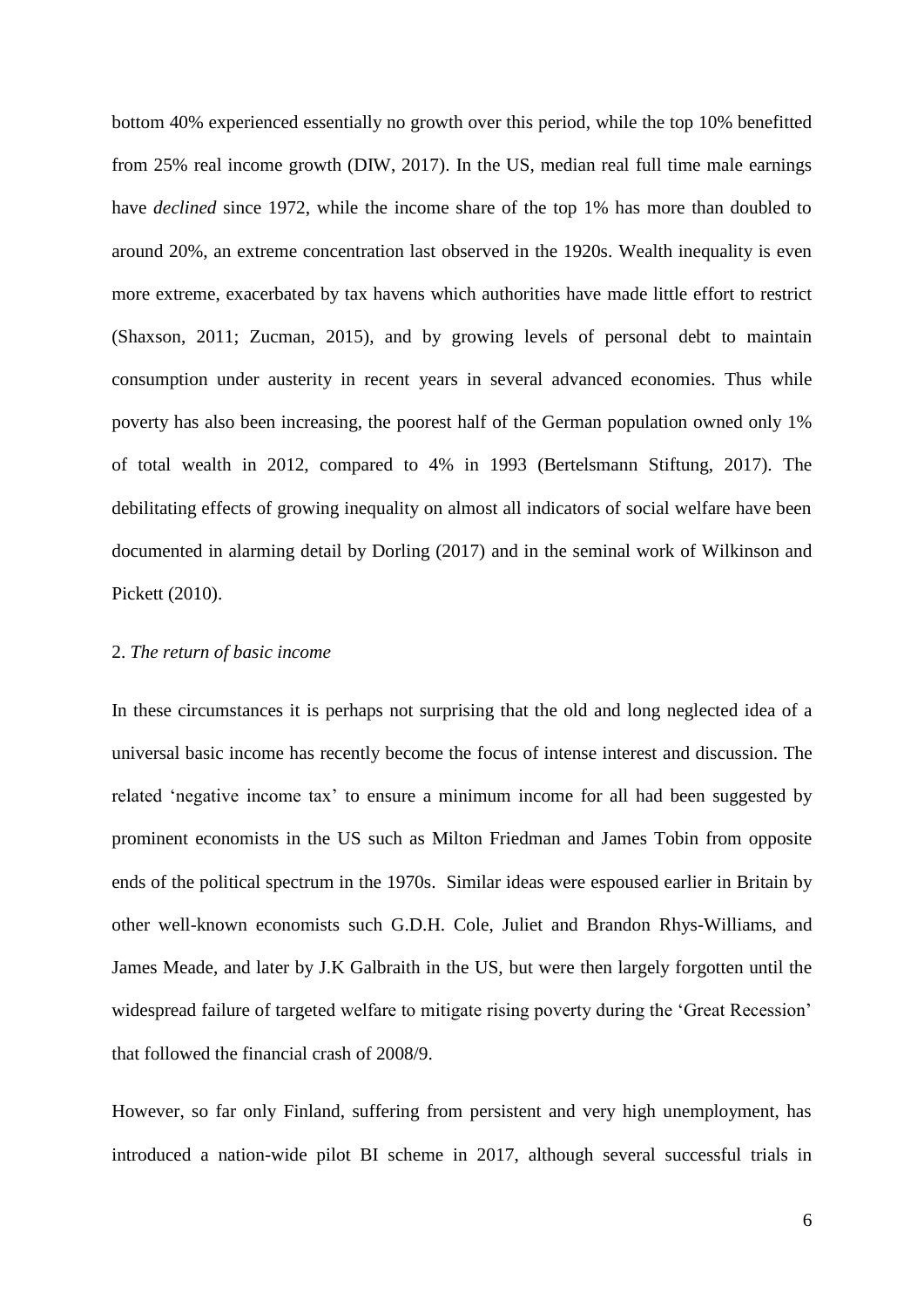developing countries are discussed by Standing (2017), and other pilots are planned in Canada, Spain and the Netherlands. A comprehensive discussion of the history, benefits and prospects of BI is provided by Van Parijs and Vanderborght (2017), but they only see a minor role for a JG. The OECD's new 'Policy Brief on the Future of Work' provides a detailed survey of 'Basic Income as a Policy Option: Can it Work?' (May, 2017) covering all OECD countries. Reed and Lansley (2016), Standing (2017), and Torrey (2016) make compelling arguments for a modest BI of around £4,000 p.a. in the UK but, like most advocates, neglect the complementary role of a JG. To avoid making some individuals worse off, the balance of disability and housing benefits above the BI would have to be retained.

Straubhaar (2017a) suggests replacing Germany's generous  $\epsilon$  900 billion social security budget and notoriously complicated tax system with a much larger BI and negative income tax yielding  $E12,000$  minimum income for all citizens, and a 50% flat tax on all incomes and value added. However several problems with this proposal are not addressed. The high VAT would cause substantial price rises, thus reducing the real value of the minimum nominal income, while a 4 person household with an unearned income of  $\epsilon$ 48,000 and facing a 50% marginal tax would have strong incentives to substitute leisure for earnings and drastically reduce labour supply, while inciting resentment among the growing single population, so such a generous NIT is unlikely to be politically acceptable.

If essentially every family becomes a lottery winner, and marginal taxes are so high, reactions may be quite different from those of a rare individual winner who continues to go to work to maintain social networks with colleagues and avoid the stigma of even voluntary nonemployment. In view of the complexity of the German tax, subsidy and welfare system, it is also likely that some individuals, particularly adults living alone with disabilities, might actually be worse off in this system. The 40% VAT in Straubhaar's (2017b) book-length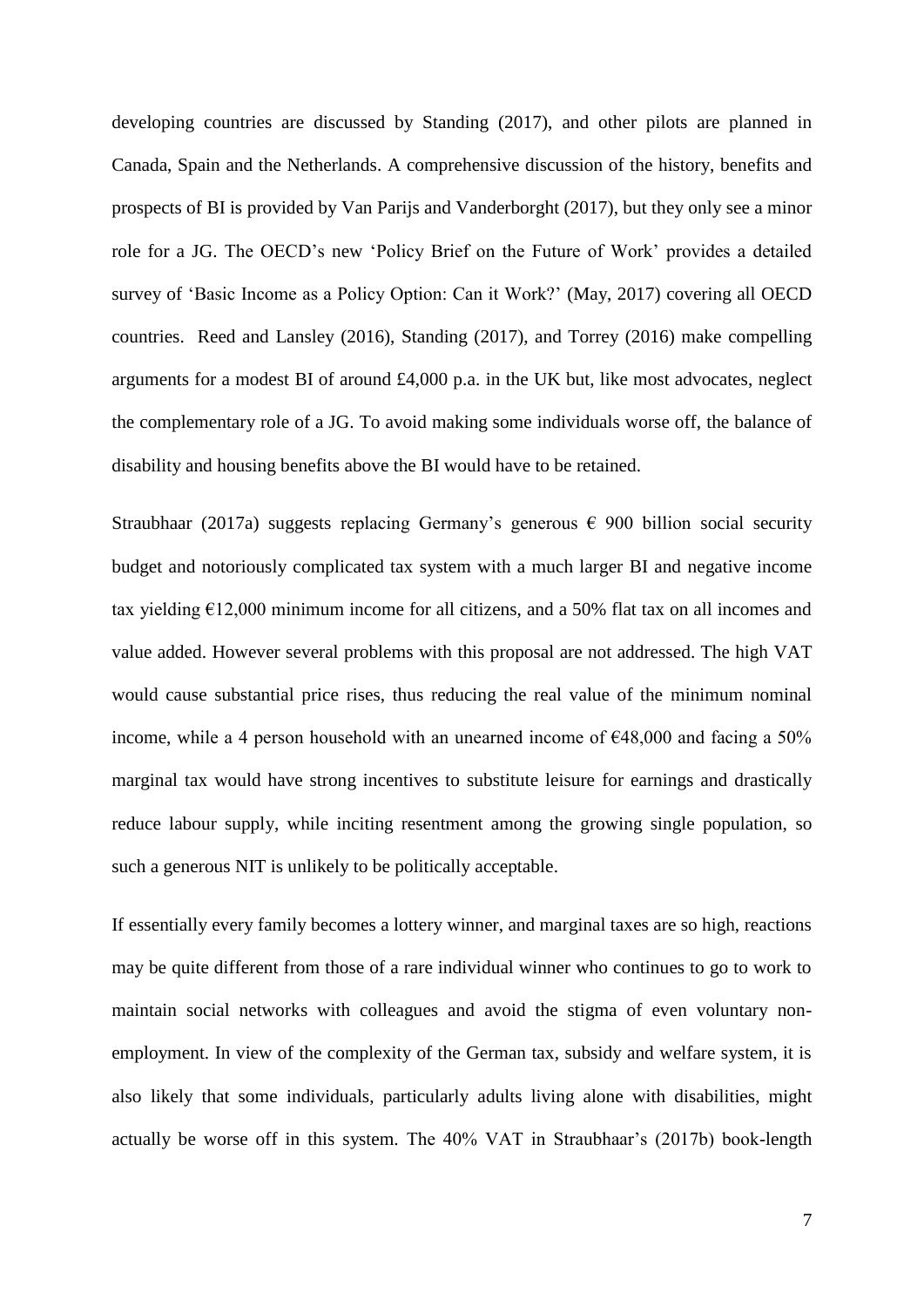version is still problematic and does not address the remaining issues. Reliance on indirect taxes to fund remaining public expenditure would also make the tax system more regressive.

A more plausible initial reform might offer a BI of  $\epsilon$ 6,000 p.a. at half the cost, plus a JO below the minimum wage, say  $\epsilon$ 12,000 for full time work. If taken up by, say, 3 million currently un-and under-employed, their wages would cost only  $\epsilon$ 36 billion, yet keep singles well above poverty, and allow additional disability and other targeted benefits, including higher pensions, which are needed to ensure that nobody is made worse off. This scheme could be funded with a much lower basic tax rate as discussed below, while progressively higher rates for high earners are urgently needed to reverse growing inequality.

In the UK, with less than half of German social spending per capita, but to initially avoid politically unrealistic, major tax hikes, a BI of around £4,000 p.a. for most adult citizens, possibly less for children and more for elderly (pensioners), should replace most existing cash transfers, and increase at the same rate as per capita GDP. In the UK this is about the maximum unemployment benefit (job-seeker's allowance), but is less than half the poverty level for a workless adult living alone. However, due to the complexities of current, uncoordinated tax and welfare systems, many of the poorest individuals in the bottom income decile and some in higher deciles, particularly those with disabilities, and those receiving housing benefits, as well as some pensioners, would be substantially *worse off* under such a BI. Similar problems are found in other EU states (OECD, 2017b).

Thus targeted housing and disability benefits in excess of BI should be retained, but importantly, without current coercive attempts to downgrade many disabilities and reclassify recipients as employable, which have caused great hardship to many of the most vulnerable individuals, including numerous suicides, evidence for which was systematically supressed by the Conservative government under David Cameron (Patrick, 2017). Housing benefit also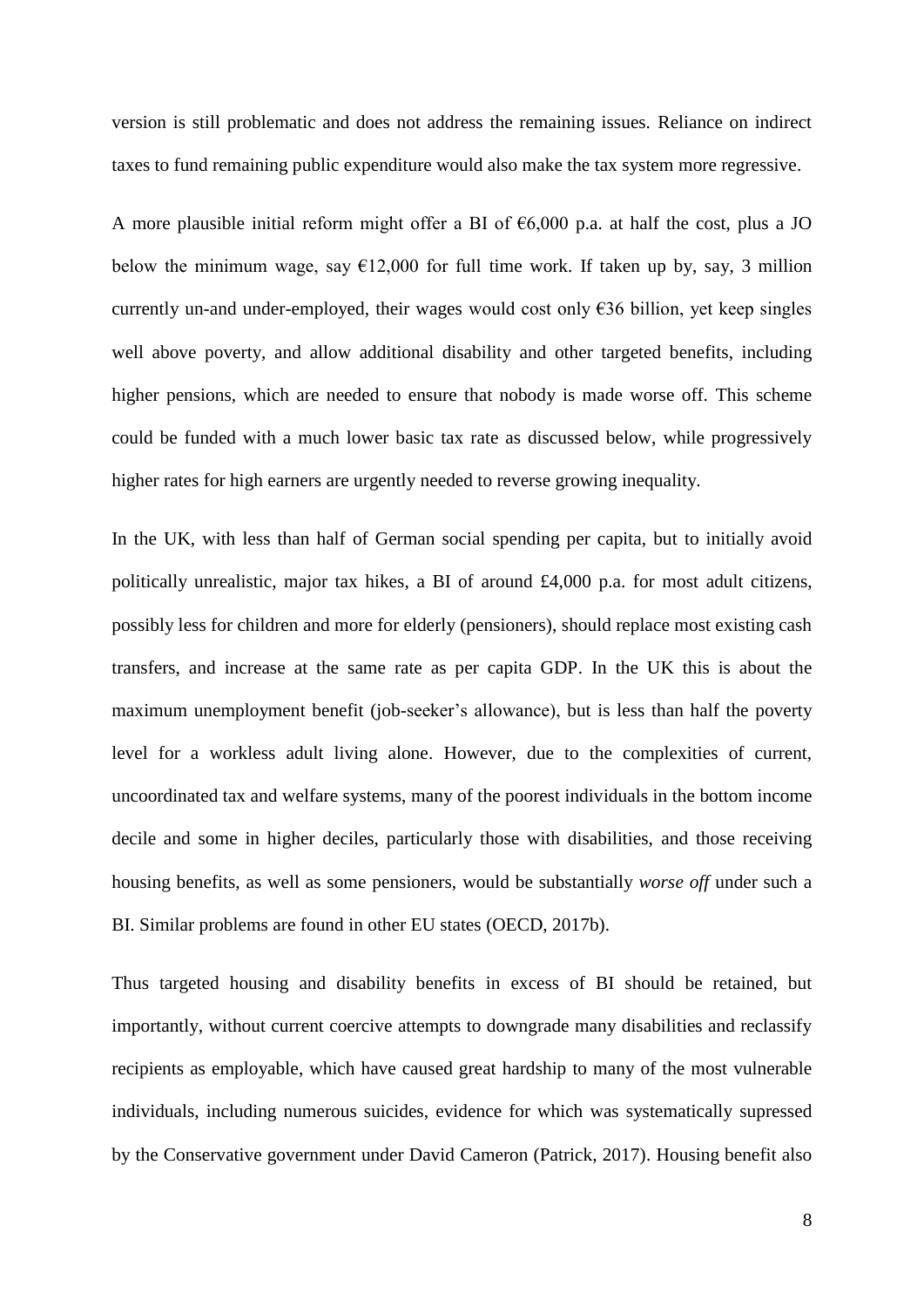urgently needs improvement to keep up with exorbitant rents and growing shortage of accommodation in SE England, the result of decades of disastrous housing policy. Of course this implies that means testing and monitoring of recipients will have to remain, so the simplicity of a 'pure' BI is really unattainable, but this is the only way to ensure that no-one is made worse off under a modest BI. The growing use of sanctions to punish conditional unemployment benefit recipients for minor infringements of the rules has also imposed poverty and destitution on many poor people in the UK (Patrick, 2017), and this injustice would be abolished by replacing the job-seekers' allowance (JSA), which less than half of the unemployed actually receive, with unconditional BI.

To provide some rough outlines of the costs involved, UK welfare spending on cash transfers in 2014/15 was £258 billion, of which £108 billion was spent on pensions for the 12 million over 65s, including former public sector employees, which would presumably be unchanged, leaving £150 billion  $(ONS)^1$ . Due to the complexity of the system, benefits amounting to about £15 billion p.a. are not claimed, mainly by the poorest, while higher income deciles receive more transfers than the lowest (Turn2us, 2016). Abolishing the personal income tax allowance, as detailed in the next section 3, would yield an extra £80 – 90 billion revenue, which adds up to about £20 billion more than the cost of a £4,000 BI for the remaining 53 million non-pensioners out of the current population of nearly 65 million. This modest BI could thus be funded, together with at least part of disability and housing benefits above the BI, without additional tax increases. However, the simplicity of BI compared to the current system might also encourage poor households to claim any additional benefits they are entitled to, and the substantial job offer programme discussed below would need further funding.

1

<sup>&</sup>lt;sup>1</sup> Pension expenditure has been rising, while other welfare spending is declining.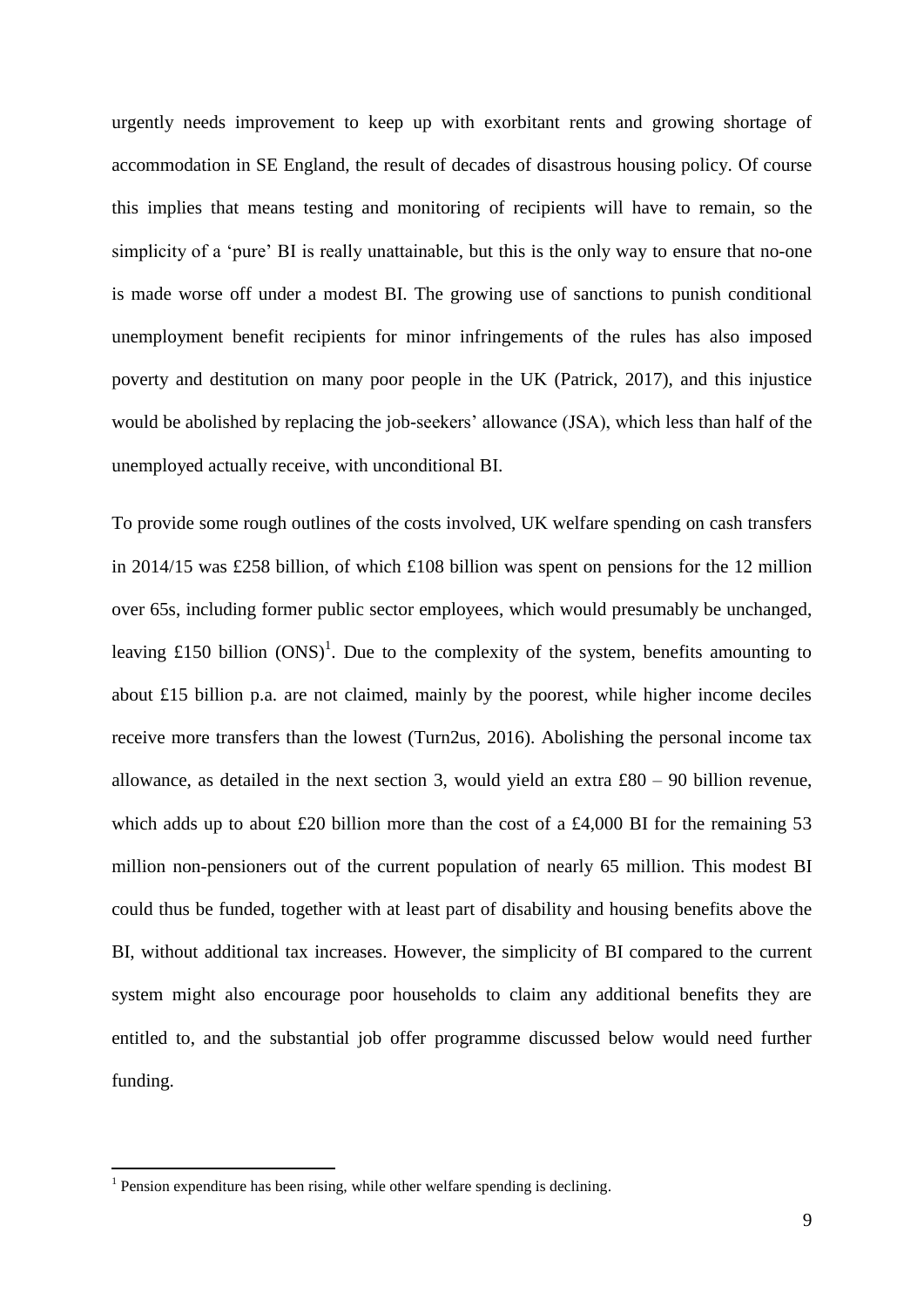One advantage of BI (usually viewed as a potential problem, even by advocates of BI) is the income effect, which tends to reduce desired labour supply, raising populist fears about 'subsidising idleness'. On the other hand, removal of the 'poverty trap' generated by withdrawal of targeted benefits as earnings rise, should encourage greater labour supply by low earners. In households with multiple job holders, or for lone parents, all with a high opportunity cost of time at work, the income effect should dominate and reduce labour supply.

What is generally overlooked even in scholarly discussion is that reduced hours for (some of) those in employment, and especially less unpaid overtime for workers with more bargaining power due to BI, while aggregate income is maintained with BI, should not lead to a reduction of aggregate demand in the economy. BI could thus lead to an *increased* demand for workers, and for hours worked by the under-employed, in order to satisfy aggregate labour demand. This, and greater individual bargaining power due to BI, should then generate a *reduction* in *involuntary* un-and under-employment, an obvious welfare improvement.

This argument does not consider the relative costs of employing more workers, or more hours for existing workers, which may be problematic, particularly in small firms, but there is also evidence that reducing hours can increase productivity. In fact extensive studies of lottery winners show quite small reductions in average working time, partly due to more time between jobs and searching, so presumably resulting in better job-worker matches, and very few who cease working altogether (Cesarini et al, 2016). Furthermore, BI should encourage self-employment and new start-ups with the possibility of further job-creation, putting additional downward pressure on aggregate un-and-underemployment.

Another aspect of BI which has worried some observers is that the income effect might allow some workers to accept lower wages for otherwise attractive jobs, thus exerting downward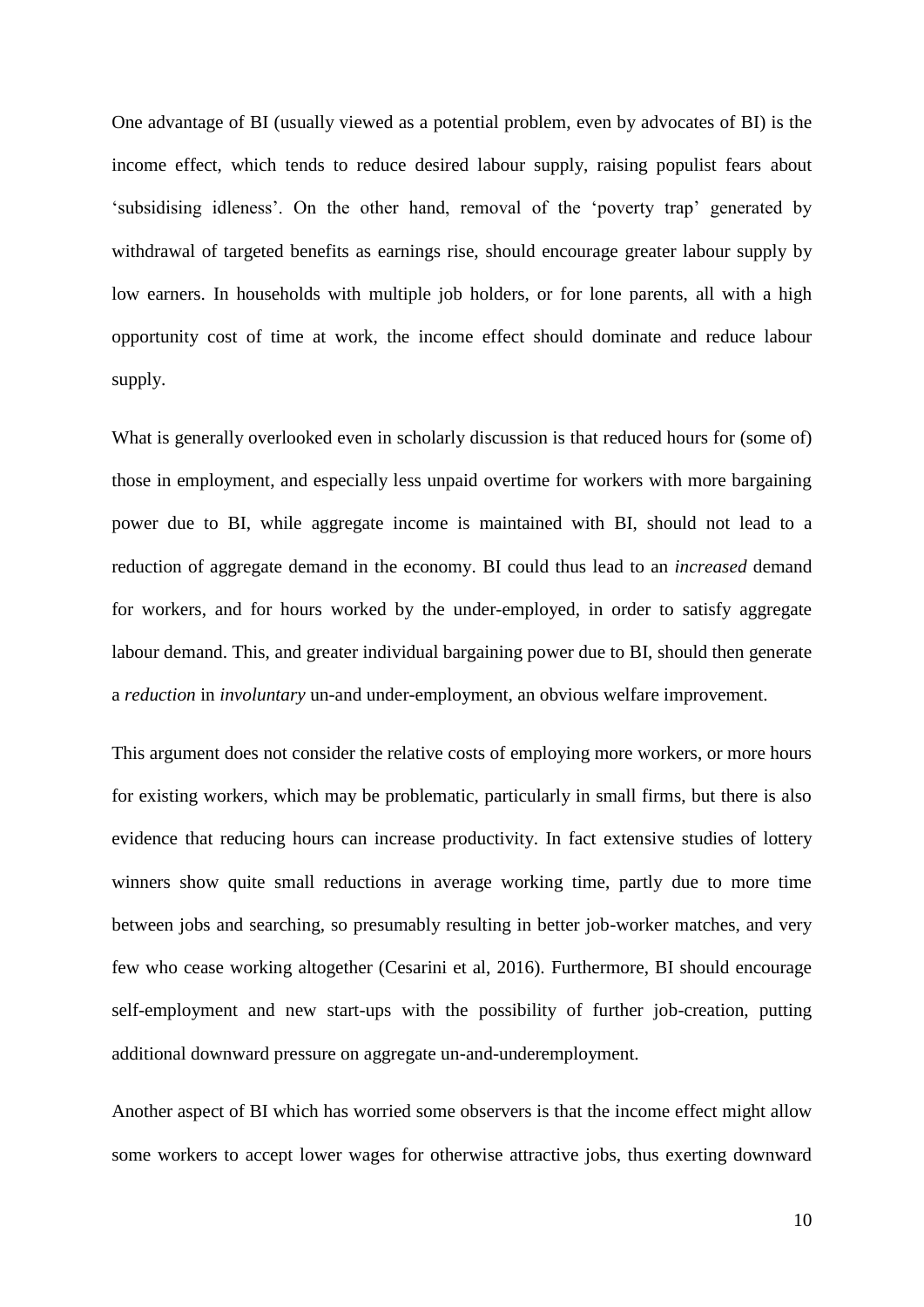pressure on wages which could undermine minimum wage legislation. A job guarantee, discussed below, would put a floor under the total utility from employment, improving on a minimum wage, the benefits of which are often essentially undermined by increased stress or pace of work imposed by employers, or the need for unpaid overtime to complete tasks.

While modest BI would not abolish poverty, particularly for adults living alone, the alternative of a generous BI at, say £8,000 in the UK, or about \$12,000 in the US would also require substantially higher taxes on the rich, though many would see this as a much needed reform to counter decades of growing inequality. Note that a single adult with an income of £8,500 was at the 10<sup>th</sup> percentile of the 2015/16 UK income distribution, while the median or  $50<sup>th</sup>$  percentile income for a single individual was £16,800 (DWP, 2017). Thus doubling our suggested BI would still leave singles well below the standard poverty definition of 60% of median income, or £10,080. A higher, conditional BI just for adults living alone might seem plausible, but like most conditionality this would generate perverse incentives, in this case for couples or families to maintain separate accommodation for all to claim the 'single' bonus.

Politically, however, a more generous BI is unlikely to be feasible in the near future, as it would require major tax increases and give multi-person households very substantial unearned incomes, but fail to provide the widely–recognised second component of wellbeing, in addition to adequate income, namely the much cited 'dignity of work'. This desired dignity is of course *not* provided by many existing bad jobs, and even a modest BI would increase worker bargaining power and their ability to reject such jobs. However, and this is usually ignored by proponents, BI would not solve the problems of chronic un-and-underemployment under continuing austerity and progressing automation. Thus we turn to the radical and, we argue, actually complementary policy alternative of a job offer or government as employer of last resort.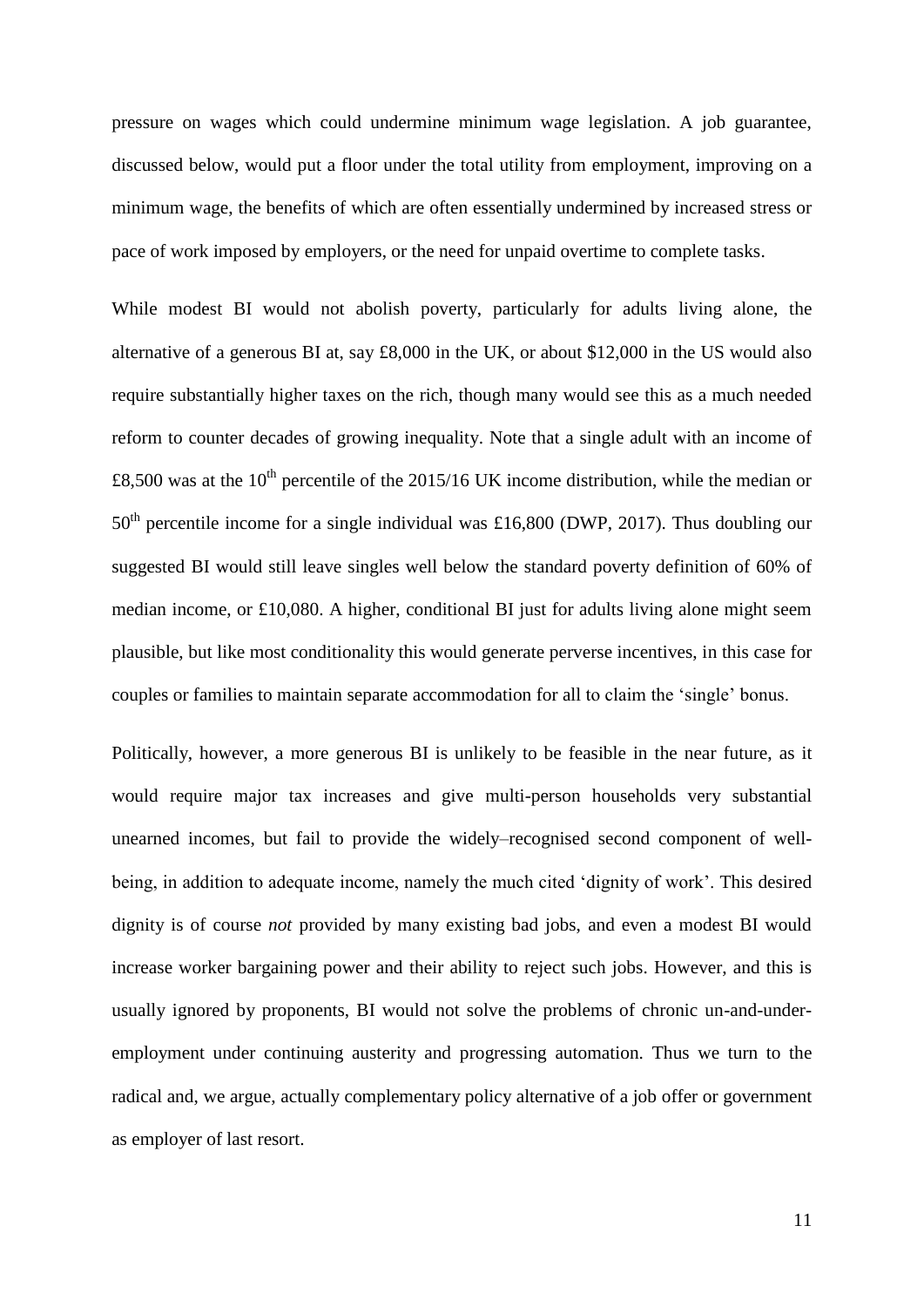#### 3. *A job guarantee, or a local public work offer for full employment?*

Government employment for those unable to find regular work was much discussed during the Great Depression of the 1930s, and put into practice on a limited scale in various 'New Deal' programmes in the US and in other contexts elsewhere. However it was only mobilization for WW2 that finally achieved full employment and ended the Great Depression. In recent years the formerly popular goal of 'full employment' has been largely abandoned and indeed becomes difficult to define precisely under modern labour market conditions with the growth of non-standard employment.

Partly for this reason, BI has attracted far more attention than the idea of a JG, though the latter has been proposed by a few prominent economists in recent years, such as Layard (2009/10) after the financial crash (but without BI), and Atkinson (2015, p.140), who argues that an important component of policy should be government 'offering guaranteed public employment at the minimum wage to those who seek it.' He also favours a 'participation income', which is BI with conditionality – a requirement for recipients to engage in some socially useful activity, which might increase political acceptability, but also raises serious issues about the definition and enforcement of the threshold for 'socially useful'. Painter and Thoung (2015) also propose adding a JG to BI, but offer no details.

While public work programmes have often been successful, they are generally limited in scope and hence not directly comparable with a JG, a policy which, like BI, has never been implemented on a national scale. Tcherneva (2012) reviews the successful Argentinian *Plan Jefes,* a form of local JG in response to crisis, while the largest public work programme in the world is the Indian rural employment guarantee<sup>2</sup>, which has been found to yield large welfare

<sup>&</sup>lt;sup>2</sup> See Muralidharan et al (2017), Zimmerman (2015) and Imbert and Papp (2015).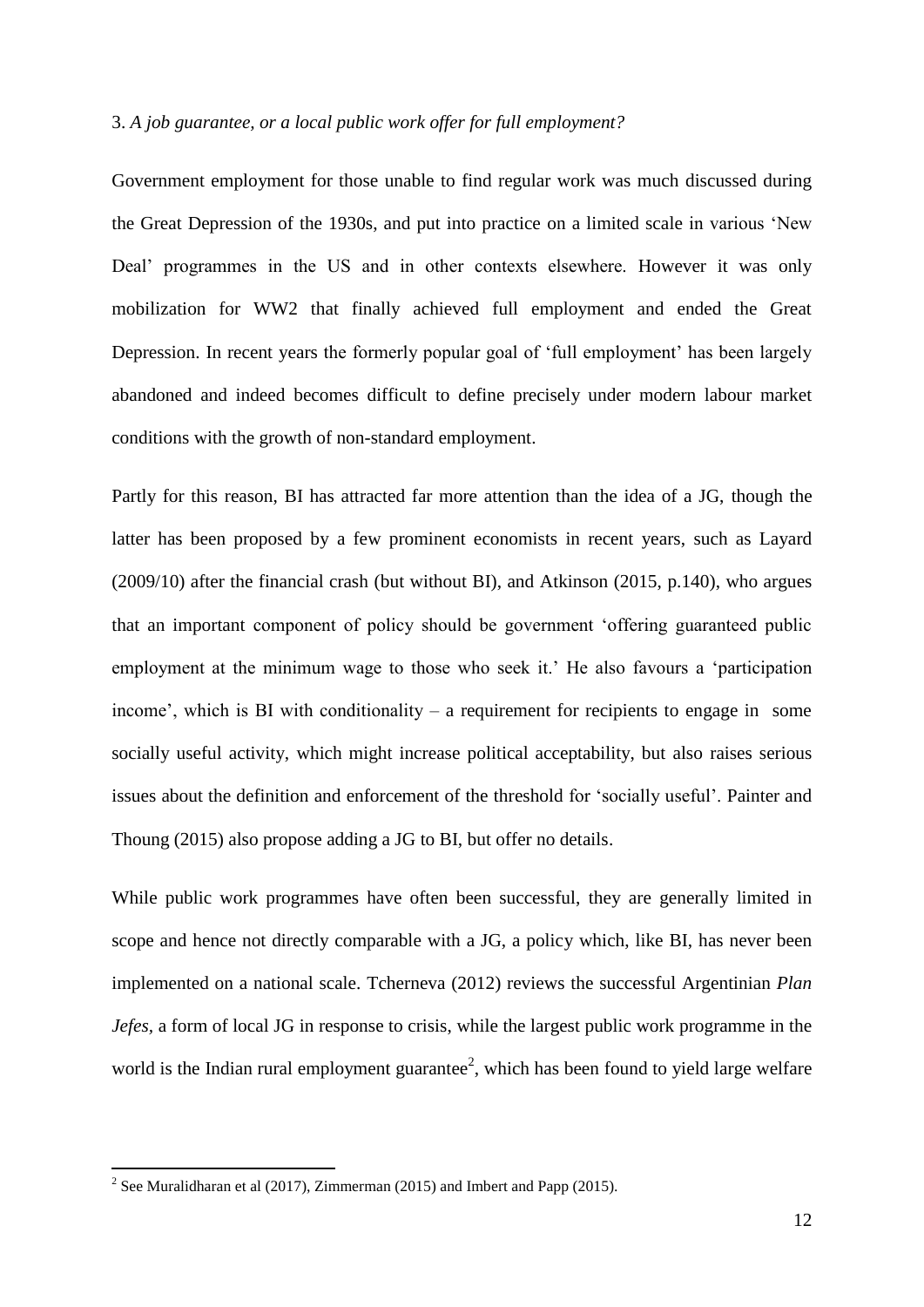gains for the poor by raising equilibrium wages, and surprisingly also private sector employment.

In the US, Harvey (2012, 1989), Mitchell and Muysken (2008) and Tcherneva and Wray (2005) made early cases for JG and public work for full employment. Paul et al (2017) and Spross (2017) recently argue that a generous JG paying at least \$23,000 p.a. and rising to about \$30,000 p.a. at the hourly 'living wage' of \$15 (twice the federal minimum wage), would essentially eliminate poverty and unemployment for the working poor by setting a floor under market wages and working conditions, and cost only a small fraction of a generous BI. Paul et al (2017) suggest 14 million jobs could be created at a total cost of nearly \$800 billion p.a., but the plan offers little detail on the jobs and has other problems (*Vox,* 2017).

In particular, proponents of a JG do not address the problems of work incentives, resulting job loss in the private sector, and the growing number of self–employed with low incomes (though Spross, 2017, argues that the point of a JG 'is to wipe out low-pay private employment'). The genuinely self-employed, who are not effectively tied to a single 'employer' or contractual partner (such as Uber drivers), value their autonomy and other job characteristics such as flexibility. These are the main reasons for reported greater job satisfaction in self -employment, which could be retained under BI, while they would not be directly helped by JG.<sup>3</sup>

In the most comprehensive case for BI, Parijs and Vanderborght (2017, p.48) admit that guaranteed employment and training might 'operate as modest complements' to BI, which they convincingly argue is essential to avoid the coercive workfare implications of a JG as

1

<sup>&</sup>lt;sup>3</sup> See Alvarez and Sinde-Cantona, (2014). Spross (2017) also notes that BI could usefully complement a JG but offers no details.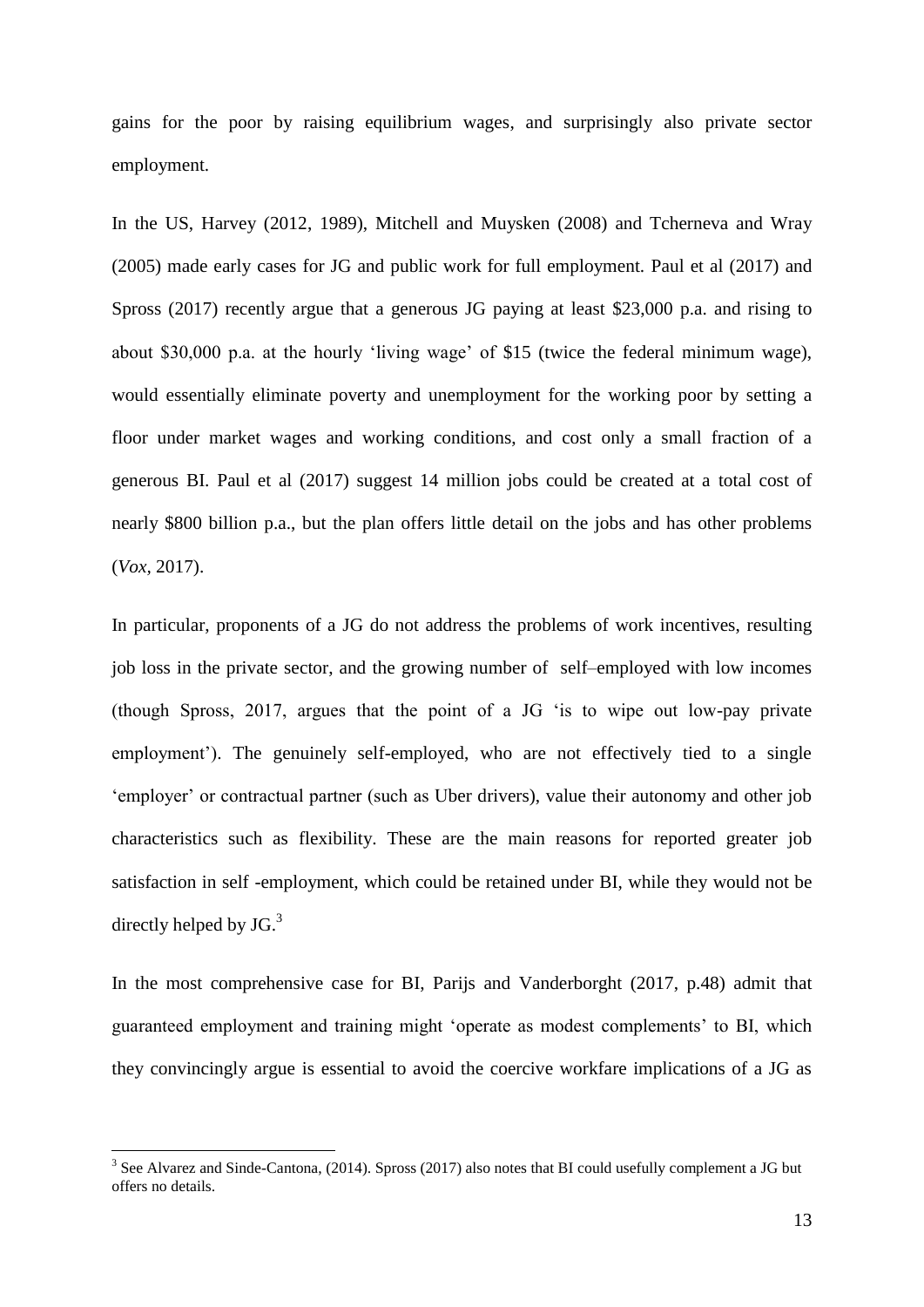the sole safety net for the unemployed. However they seem to underestimate the intrinsic value of work under a complementary JG.

Thus Chadi and Hetschko (2017) show that satisfaction with income from benefits such as unemployment insurance is much lower than satisfaction from earned income, even when controlling for income magnitude, thus confirming the well-known stigma of involuntary unemployment, which is only partially compensated by more time for family and leisure. A BI without the conditionality and limited duration of most current benefits would doubtless improve welfare, but is unlikely to completely remove the stigma of unemployment. Unfortunately, most proponents of either BI or JG treat their preferred policy choice as exclusive, neglect problems with sole reliance on this option, and ignore the potential gains from complementarity, as illustrated in our numerical example below.

As Keynesians have frequently pointed out, replacing austerity with major fiscal expansion is urgently needed for several reasons. Public infrastructure and other investment has been neglected in most advanced economies, at least since the financial crisis in 2007/8, massive investment in renewable energy and efficiency is essential to avert catastrophic climate change, and this could also help to approach traditional 'full employment' with a 'Green new deal', as proposed by The Green New Deal Group (2008), in response to the financial crisis. The large fiscal multiplier in economies with under-utilised resources (including underemployment) is now recognised by the IMF, and would dramatically reduce the final cost of these investments (Tily, 2017). Such a programme could have generated rapid recovery from the crash, in contrast to 'quantitative easing' which mainly benefitted the rich by inflating asset prices, with little effect on under-employment and most wages. Additional spending on a JO programme would also imply a fiscal stimulus, and lower ultimate cost.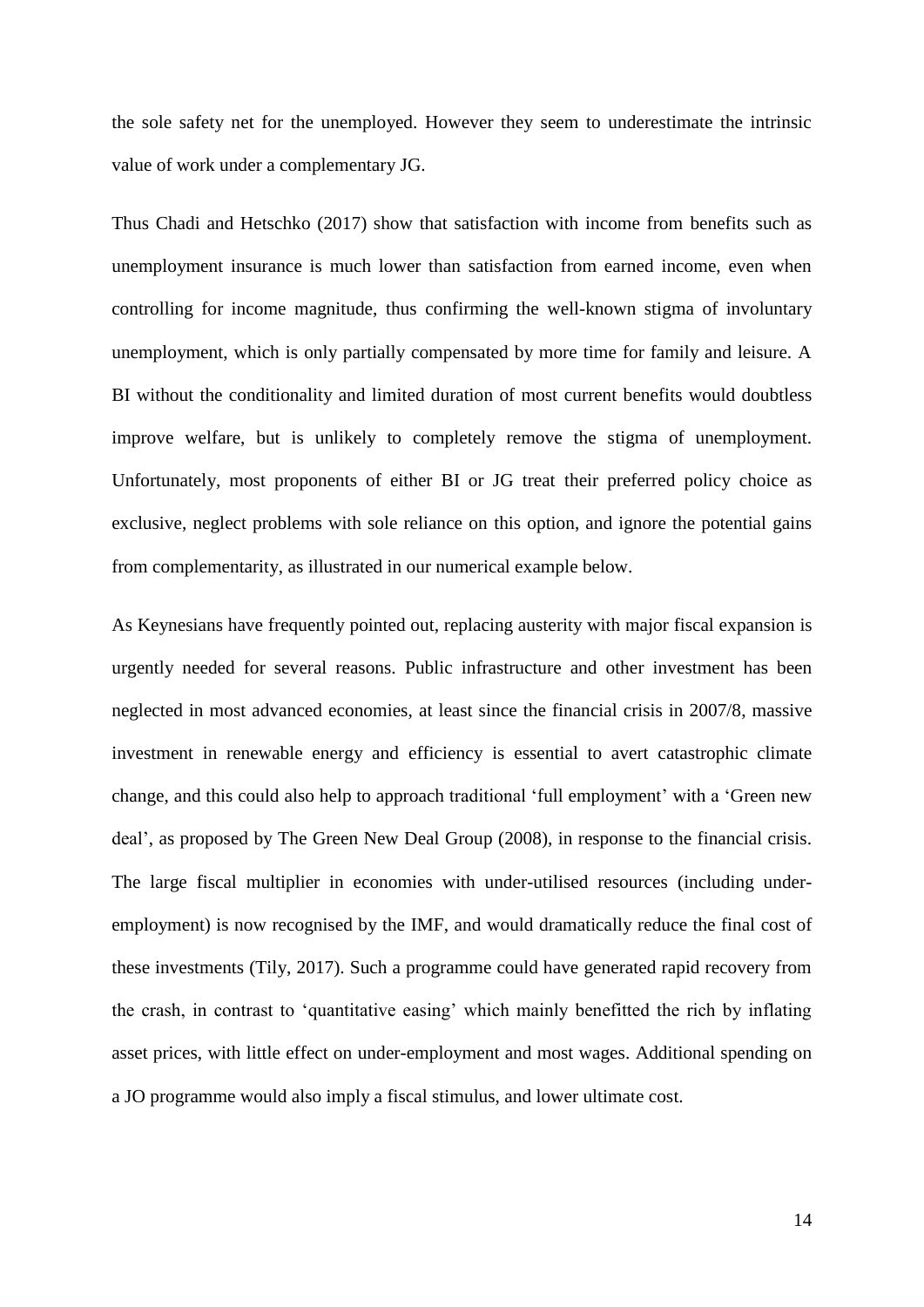Another policy instrument for reducing unemployment which has been neglected recently, but was widely practiced in the early 1930s in the Great Depression in the US, is the idea of work-sharing by working time regulation (LaJeunesse, 2011). Though often disparaged by economists, work-sharing was remarkably successful in Germany after the financial crash in 2007/8. Though GDP fell by nearly 7%, in one of the largest declines in the OECD, average hours of work were reduced by about 3% mainly through short weeks, with lost wages largely replaced by unemployment benefits, while unemployment only rose by 0.5%, much less than in the US (Arico and Stein, 2012).

A large public sector providing employment with good conditions, flexible work time and at least the minimum wage as in the Nordic economies would put pressure on private sector employers to match these terms, and is indeed essential to provide the high levels of public services, including affordable child and elderly care, that only the Nordics currently provide (Partanen, 2016), and must be funded by higher taxes on high earners. The public sector should of course provide training for all who need it, and offer flexible, part time work including opportunities for those with various degrees of partial disability. However even such a large public sector and low residual aggregate unemployment is not the same as a JG for all who seek work, since some workers may still be unable to find adequate jobs as automation and globalisation continue to undermine traditional employment, particularly in the declining middle class. Even in the early post-war decades when un- and underemployment were low and usually short term compared to modern levels, long-term unemployment and poverty still existed.

A JO could complement a modest BI without the coercive stigma of various 'workfare' schemes that have been introduced in several countries. Thus the German '1 Euro Jobs' scheme was supposed to help the long-term unemployed return to regular work by offering work experience for a limited time with pay at only 1 Euro per hour, but no explicit training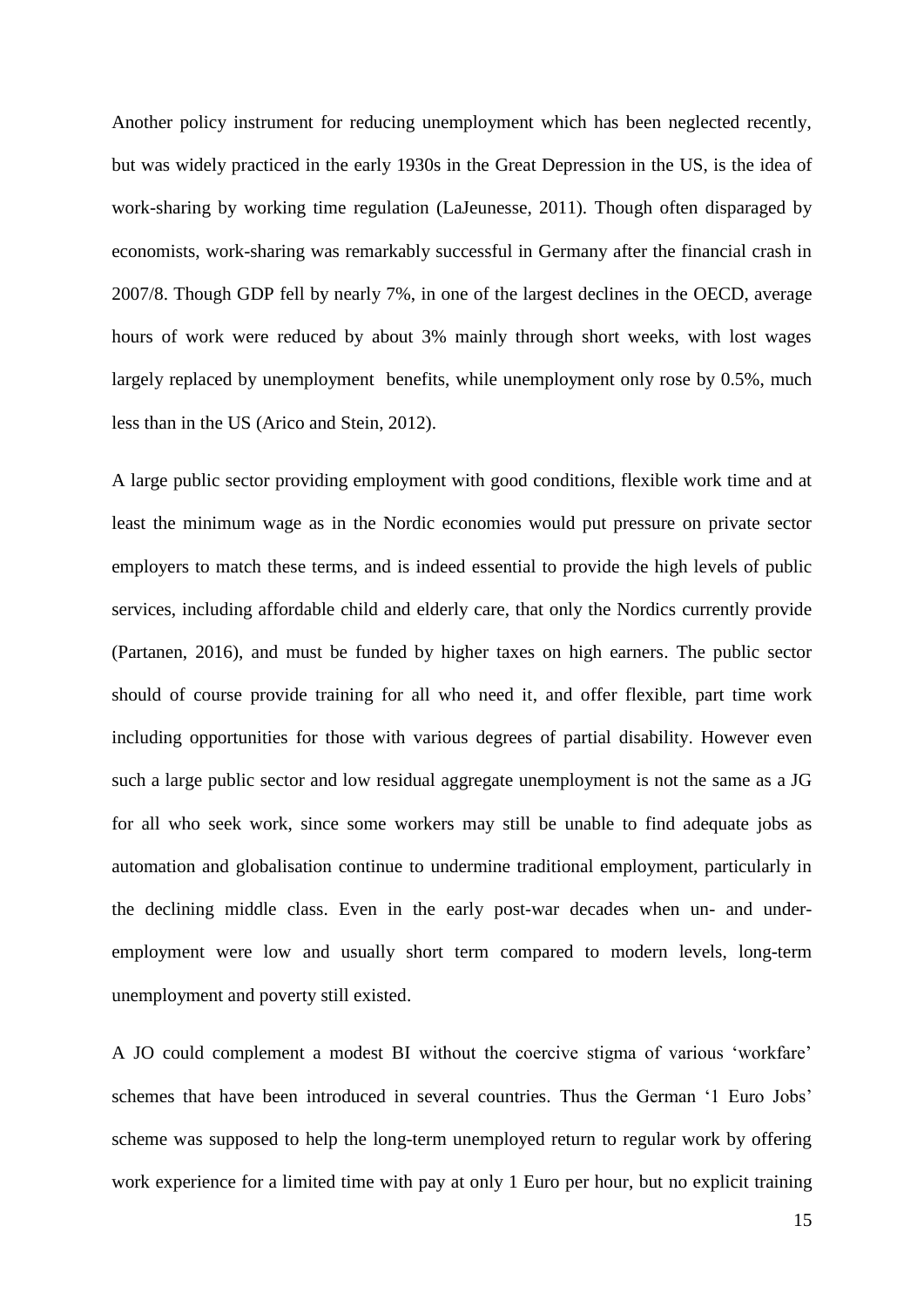programme. In fact this kind of work experience has been found to *reduce* subsequent job chances, but refusal to accept an offer may be sanctioned by reducing long-term social assistance payments known as Hartz IV (Groll, 2016).

There would obviously be some substitutability between a large Nordic–type public sector and the need for a JO, which is currently much greater in the UK and US with their underfunded public services, weak welfare provisions and extensive, low–wage– and under– employment. However even some Nordic economies face very high unemployment, particularly Denmark and Finland, due to macroeconomic problems, rising (though still relatively low) poverty rates, and very high participation tax rates for entering employment.

An unqualified JG literally implies a right to be 'employed' and paid, but no reciprocal obligation on employees to perform tasks to any required standard, a problem which proponents have generally neglected, though the critical but essentially favourable review by Roth (2017) does mention the need for sanctions. An absence of any sanctions would provide a strong incentive for shirking, so to avoid demotivating the likely conscientious majority who would benefit from a JG, wage cuts for missed hours or targets, or (temporary) suspension of those persistently unwilling to work effectively and according to their ability, would have to remain an option. Thus some form of additional social assistance or safety net such as BI is definitely required, and only a qualified JG, or job *offer* (JO) for those who are able and *willing* to work, would be feasible.

The number of workers dropping out of a well-organised, public sector JO programme that included effective training and counselling might well be very small, though difficult to predict for such a radically new institution. The JO would clearly greatly increase the bargaining power of labour even when unions remain weak, and establish an effective 'floor' under wages and working conditions for those in low-paid and precarious employment.

16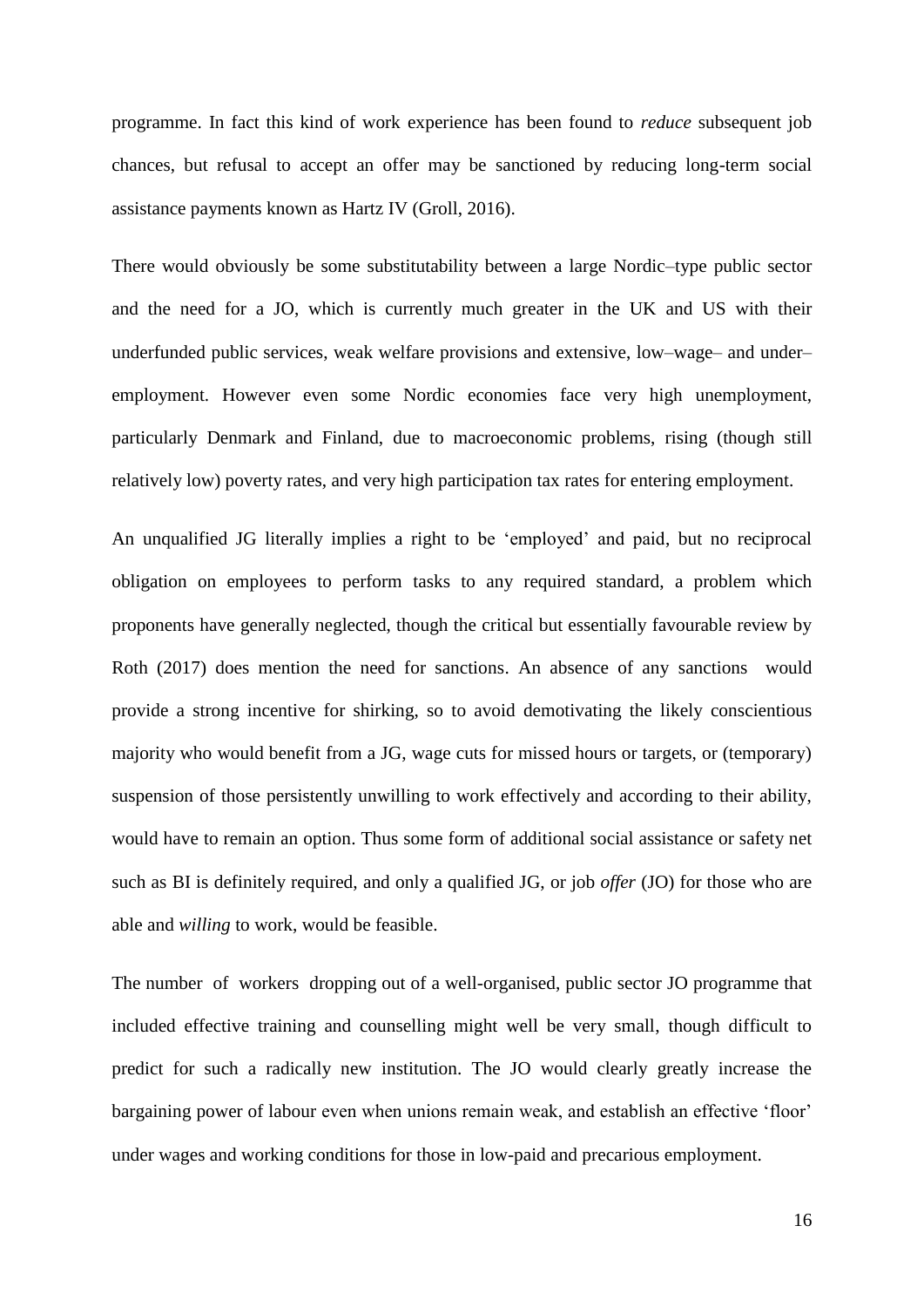A JO at a lower wage than the legal minimum, as proposed below following Frank (2014) to maintain an incentive to seek regular work, would not prevent some employers from trying to undermine (higher) legal minimum wage provisions by speeding up the pace of work, reducing amenities or requiring unpaid overtime, so stricter enforcement of employees' rights would still be needed. Of course, a very generous JO without sanctions as proposed by Paul et al (2017) and Spross (2017) would probably destroy many marginal jobs where employers couldn't match JO conditions, and also lead to substantial price rises. Giving workers a choice between higher income with BI in low-wage jobs or self-employment they actually enjoyed, or JO work instead of lousy jobs, as well as increased bargaining power arising from the choice, would seem to be a better and much more affordable alternative.

While some may be critical of public low wage employment, there should be broad agreement that such workers need to be offered career and wage progression opportunities. These incentives need not raise costs if they generate corresponding productivity increases, but will require careful monitoring and regulation and sensitive management because rewarding measured short-term productivity in service provision, particularly for the most vulnerable and elderly, easily leads to neglect of quality in the form of time allocated to what may seem to be less essential aspects of caring activities. These include simply taking the time to listen to the concerns and worries of many who suffer from loneliness and disability. Since lack of social interaction is a major cause of ill-health and unhappiness, efforts to provide and facilitate such interaction will also generate long term material benefits in the form of reduced health care costs.

There are also occupations, including some self-employment and part time or non-standard employment, with relatively low productivity and earnings, and little security, but which are nevertheless both socially valuable and provide high job-satisfaction. In combination with BI to compensate for low pay and insecurity, such occupations may offer more job-satisfaction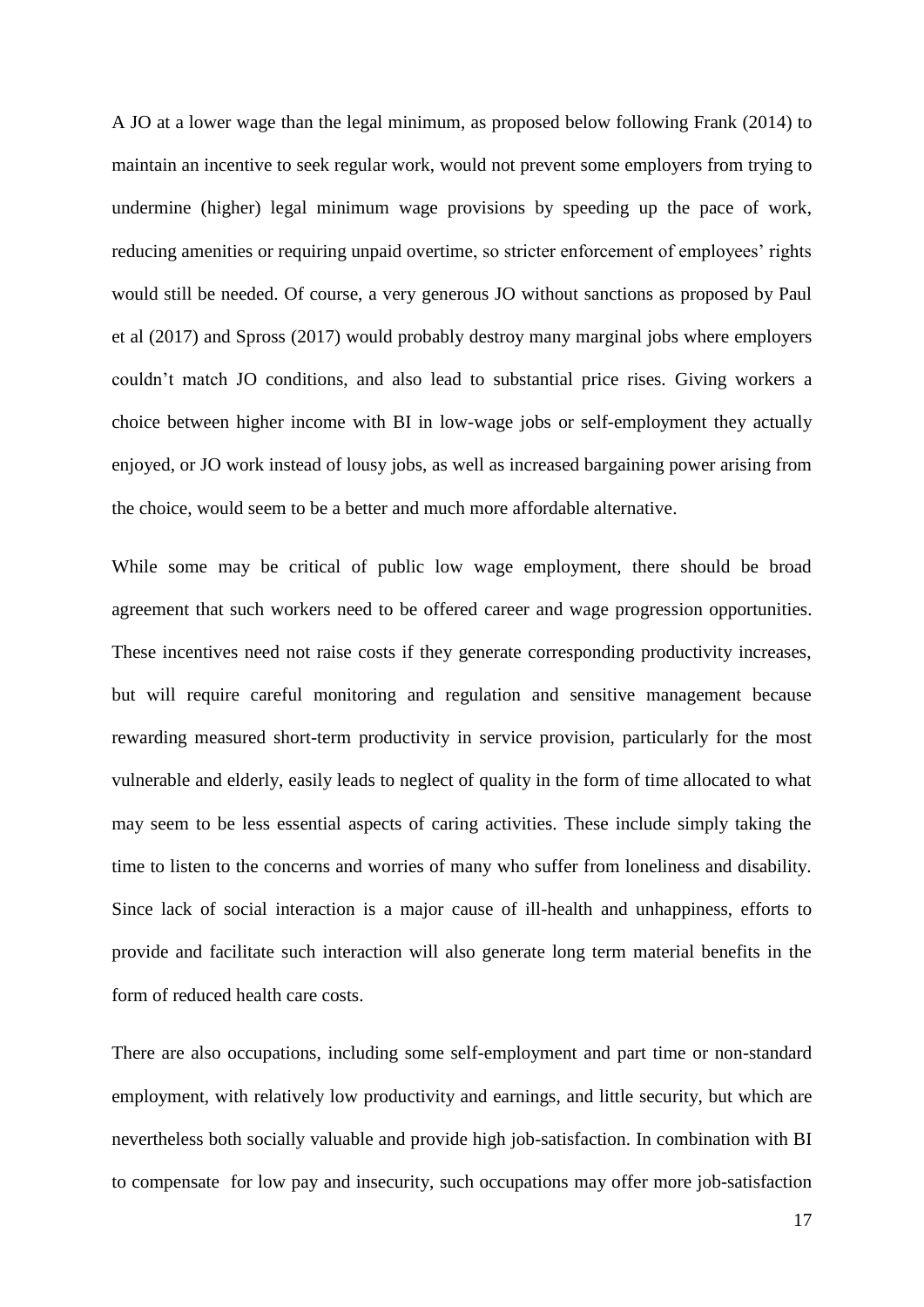for some individuals than possible under JOs, which can only offer a limited range of tasks to minimise costs and direct competition with the private sector. In particular, the nearly 6 million unpaid home-careers would be major beneficiaries from BI, but difficult to employ formally with a JO. Thus there are several large groups, likely to grow with the trend towards more non-standard employment and the growing impact of automation, that would benefit from the support which BI but not a JO can provide.

#### 4. BI+JO

In spite of the limitations of either BI or JO on their own, the benefits of combing these two complementary policies are rarely mentioned– notable exceptions are Atkinson (2015), Frank (2014) and Spross (2017), but these authors offer little discussion of the details. The great advantage of the combination is that modest levels of both together with existing and improved housing and disability benefits could bring almost everyone into employment and above the poverty level with only moderate tax rises, as we show in the following UK example. This does not of course deny that major tax reform and redistribution is urgently needed on equity and welfare grounds in the non-Nordic economies, as e.g. Atkinson (2015), Diamond and Saez (2011), Stiglitz (2013) and many other prominent economists have emphasised, but there are many advantages to separating these issues as far as possible and concentrating initially on the most politically feasible.

It would clearly be difficult for one country in the EU to introduce such a BI plus JO scheme without attracting large inflows from other member states, so eligibility restrictions to native citizens and long term residents would be required already for the local pilot schemes, which in turn would be needed to attain broad political support, before nation-wide implementation.

We consider a simple example for the UK. The National Living Wage (NLW) which replaces the minimum wage, will be about £9 per hour in 2020, which we assume provides 'full time'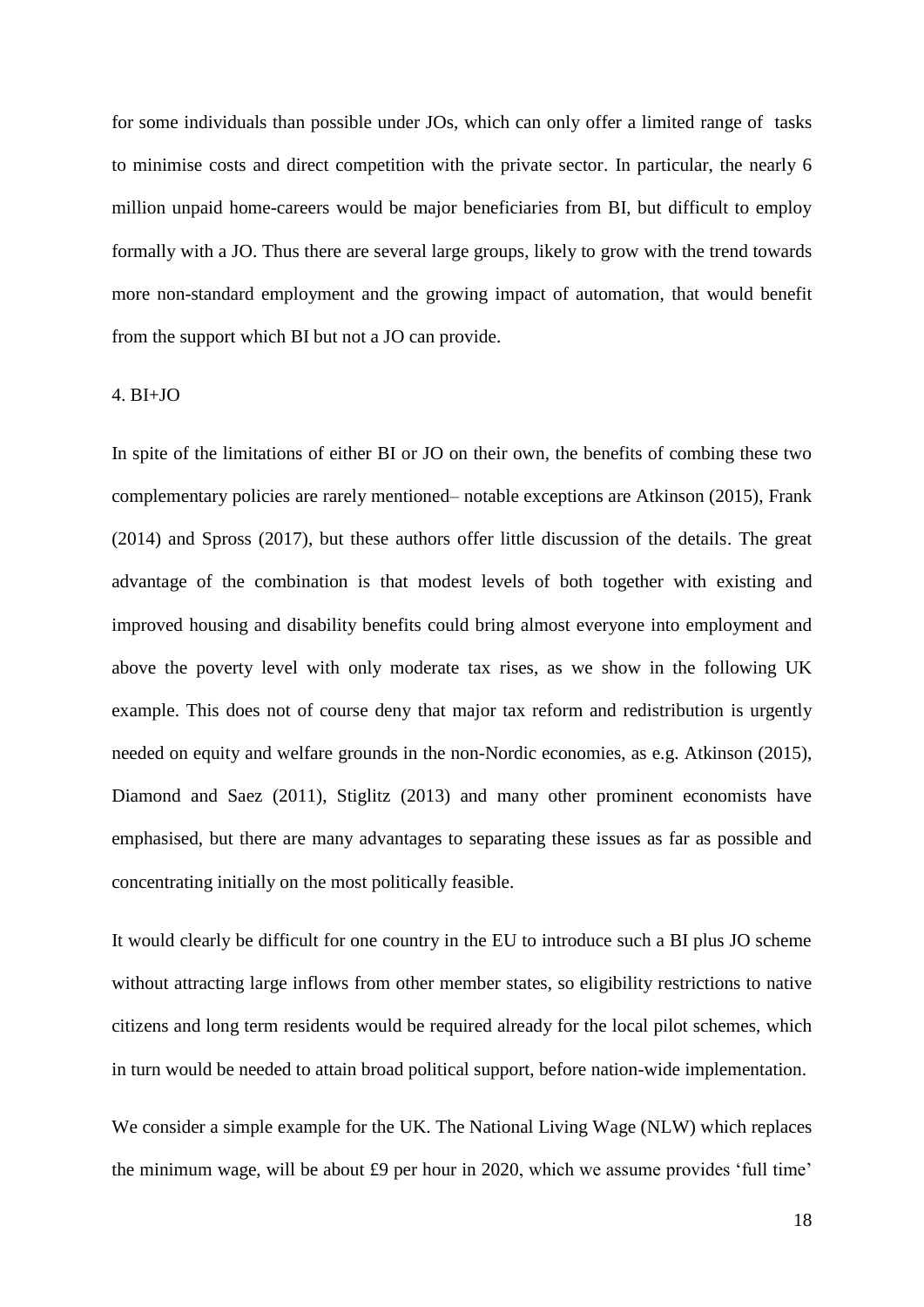pre-tax earnings of £16,000<sup>4</sup>. We assume pre-tax BI of £6,000 p.a., (with more for pensioners to match current state pensions, and possibly less for children), so the NLW worker with BI and a basic tax rate of 33.3% (just above existing NIC and basic rate income tax) on *all* income up to the threshold for the next higher rate (currently £45,000 for the 40% rate) in tax progression, has net income of £14,652. We are thus dropping the personal income tax allowance, so BI is essentially 'clawed back' from higher earners, while lower earners will be better off and no longer face the very high effective marginal tax rates of the 'poverty trap'.

Assume full time, pre-tax JO earnings of £12,000. Combining BI with the JO, and 33.3% basic tax, leaves total net income of £12,000 p.a. for a full time single adult JO worker, well above the poverty level of £10,080 for a single adult, especially when combined with housing benefits. But this is also well below the NLW worker's £14,652, and so maintains an incentive to seek regular work.

Net BI at £4,000 p.a is roughly equivalent to the maximum job seeker's allowance, and even with housing benefits would leave a single adult, without disability or other benefits and living alone, well below the poverty level. A household with two unemployed adults and two young children would still be below the poverty line of £21,000 for this class of household with only £16,000 net basic income, but well above poverty after adding £8,000 net JO earnings for one adult, and perhaps additional housing benefits (DWP, 2017).

Under the current system with basic rate tax at  $20\%$  on income over £11,500, and employee NIC (national insurance contribution) at 12% on income over £8,000 p.a., our full time NLW worker is left with £14,140, which is less than the £14,652 obtained above with BI+JO. Someone earning £8,000 with no tax or NIC currently, would in our model with BI receive

<u>.</u>

<sup>&</sup>lt;sup>4</sup> This implies 1,778 hours which is a reasonable, annual 'full time', say 47 weeks of 37.8 hours, though officially work weeks over 30 hours are classified as full time, so the 'full time' average is lower. To simplify we only consider annual earnings henceforth.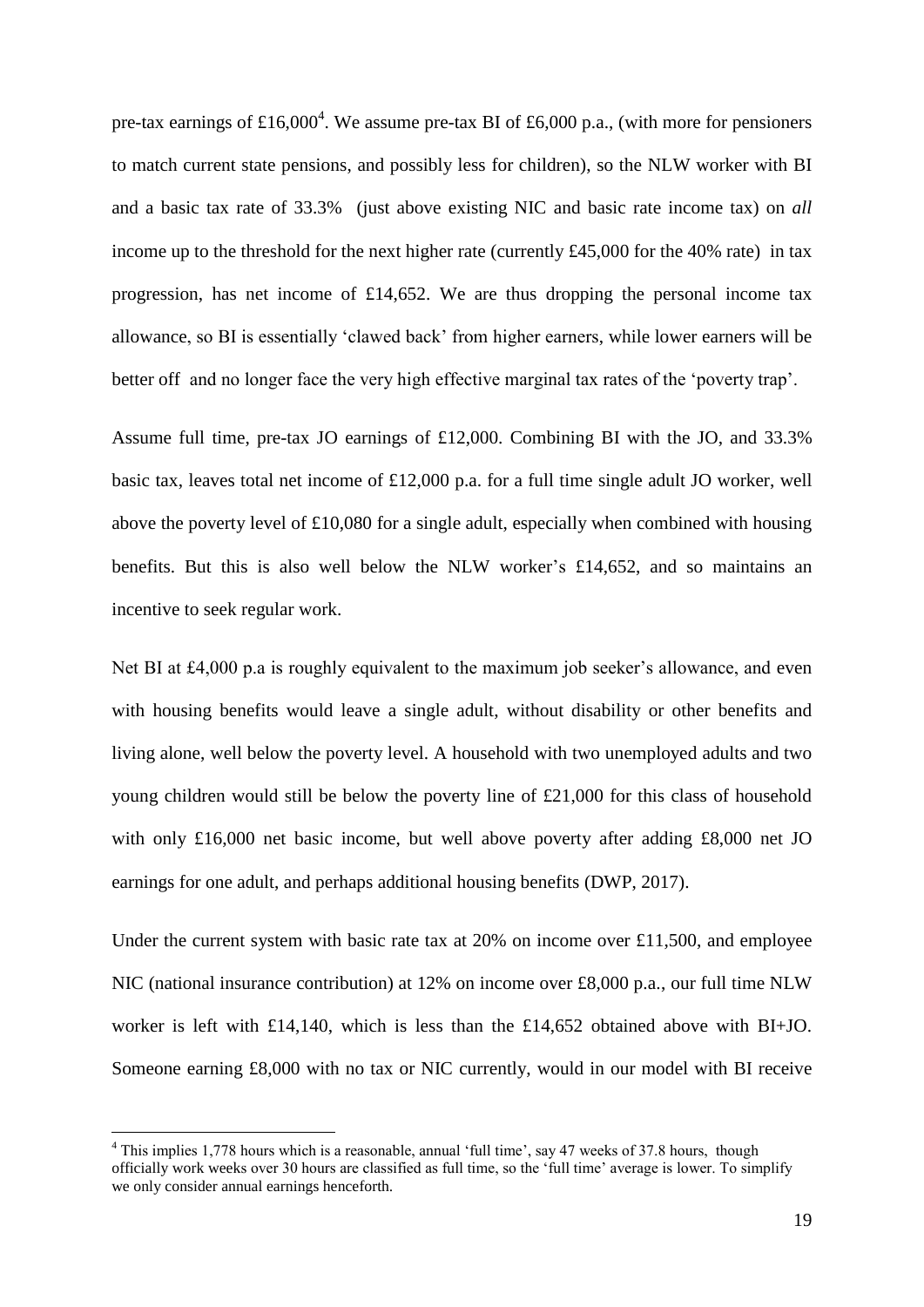£9,324 net, and someone earning £6,000 currently would gain £2,000. Of course the income effect might lead some such workers to take some of the potential gain in the form of shorter hours and increased time for family and leisure, which would further contribute to greater well-being.

Of course, many employers would still try to undermine a legal NLW which is above the JO wage by reducing other benefits or increasing work-loads so that unpaid overtime is needed, and thus stricter enforcement of workers' rights would be required – which is already an urgently needed reform. However the JO would end involuntary underemployment, and establish a utility floor under the package of pay, hours and working conditions that regular employers could offer, something that a modest BI alone could not achieve.

A more generous JO following Atkinson (2015), Paul et al (2017) and Spross (2017) might pay the NLW and establish a higher welfare floor for jobs in the private sector, albeit at greater cost. This might attract workers from existing private employers who do not provide good working conditions, and who would then have to raise prices to cover the higher costs of increasing worker pay and/or welfare to match JOs, and some would likely be unable to compete. Too large a take-up of JOs might exceed the scope for useful local public employment, and lead to direct competition with the private and the existing public sector. However, as noted above, by providing training and work experience, JOs should offer career progression to regular employment at minimum or higher wages. Lack of training and progression has been a major failing of 'direct job creation' after reunification in Germany, '1 Euro Jobs' and other 'workfare' schemes (Eichhorst, 2015).

Our proposed 33.3% tax on all income below the higher rate threshold, combined with the BI, might induce a number of marginal workers, particularly those below current tax thresholds and with household responsibilities, to work less or remain at home and thus be

20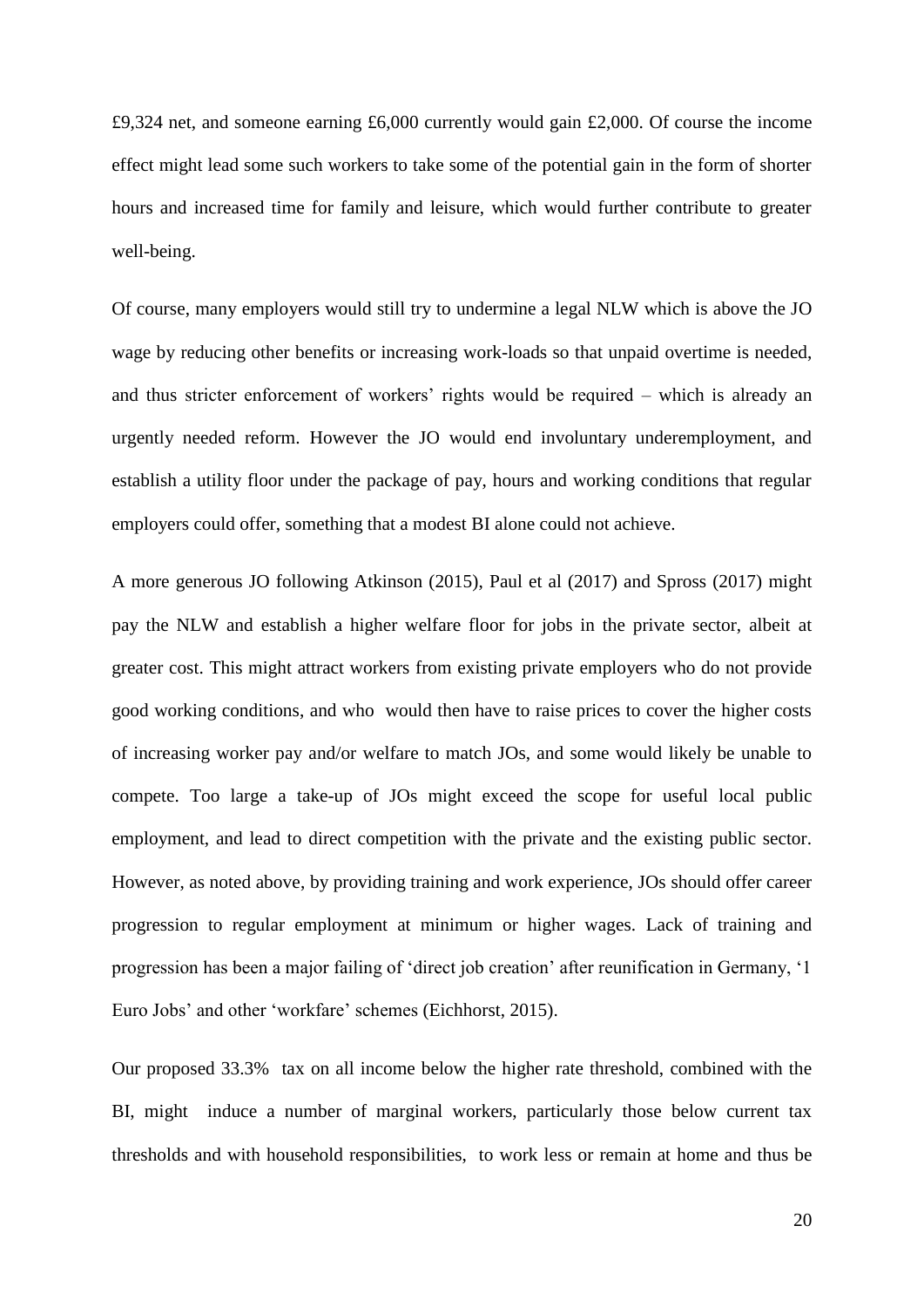able to provide better care for dependent children or elderly relatives. This would represent not only a significant welfare gain but also provide more employment opportunities for the otherwise under- or un-employed, since aggregate demand should be maintained by the BI, or even augmented, because the redistribution involved raises incomes of those with a higher propensity to spend on consumption.

However such a tax would also encourage the informal labour market for unregistered and untaxed, casual work, which might reduce revenue from this extension of the tax base. On the other hand, withdrawal of benefits as low earners increase their hours worked under the current, uncoordinated and incoherent tax and benefit system create effective marginal tax rates of 70 – 90% or more for some individuals, so removing these disincentives would encourage labour supply, and the aggregate net effect is difficult to predict.

The biggest unknown in this proposal is the resulting number of JO employees, but this of course depends crucially on the magnitude and success of other employment and fiscal policies such as a 'green new deal'. There is obvious substitutability – JO workers could contribute to some kinds of labour intensive, 'green' or other infrastructure investment which did not require the specialised skills which they are unlikely to possess, but under the supervision of those who are suitably qualified, in a form of apprenticeship.

The long term unemployed, about 30% of all unemployed in the UK, are obvious candidates for full time JOs, as are discouraged workers no longer looking for work, while many underemployed could benefit from part time JOs. No doubt some will choose casual or home work or even idleness with the help of BI, rather than a JO, raising uncertainty about final uptake. For example, 2 million full time equivalent JO workers (likely to be spread among many more part timers) would initially cost £16 billion in net wages, plus some administrative and other costs. In the long run, as some JO workers are promoted to higher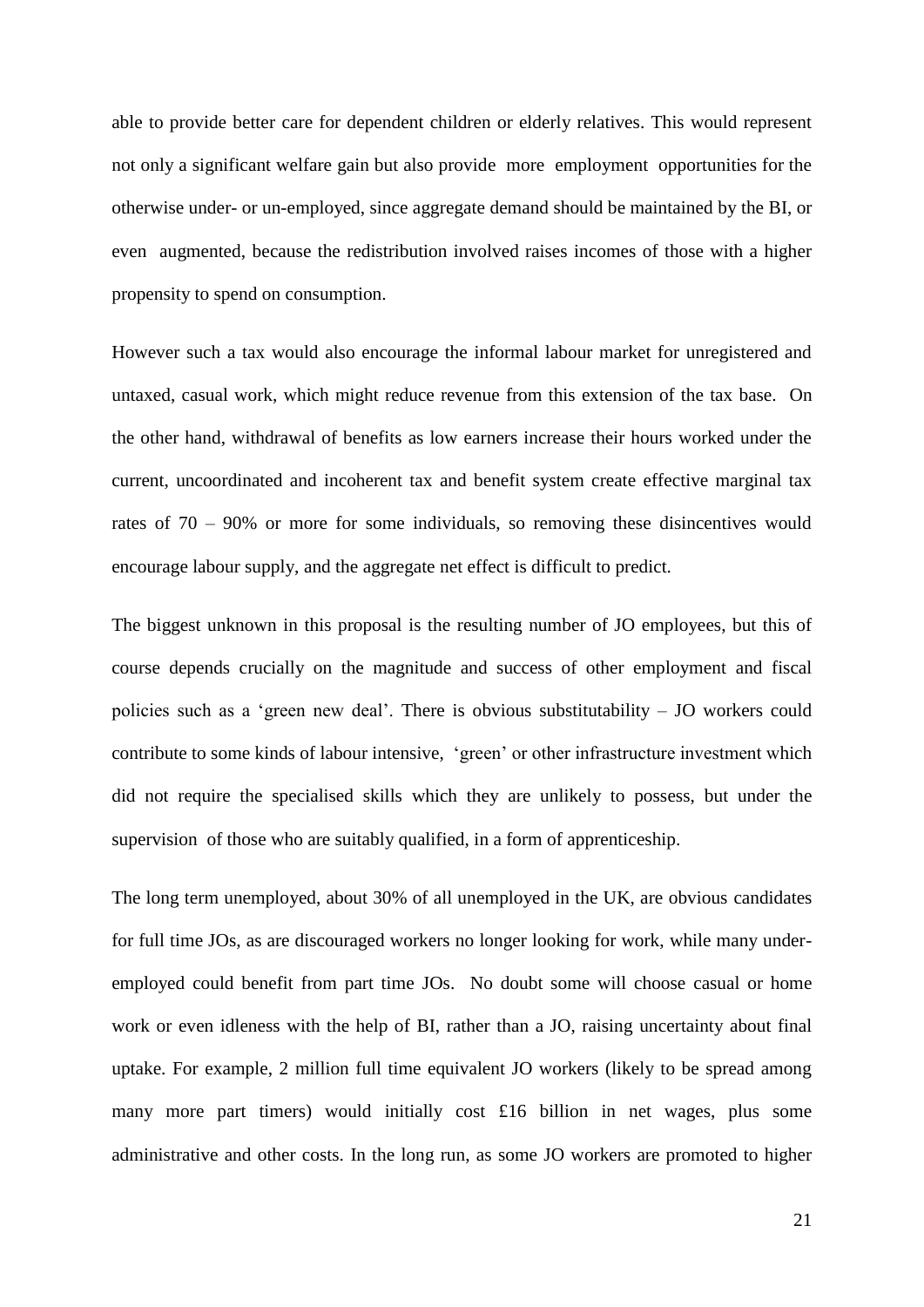pay levels, the wage cost would rise. Since they would mainly supply personal services, capital costs would be low, and the total cost will be much less than supplying these services by much higher paid, public or private sector employees. Current policy of not supplying urgently needed services due under –funding causes widespread misery, and of course raises long term health care costs as more patients will need treatment and hospitalisation.

For comparison, over a million people are not getting help with daily activities that they need to remain in their own homes, due to cuts in social services. Residential care home accommodation for them would cost more than twice as much, around £45 billion, but is not available because the number of care homes is declining, due to underfunding! In the meantime, overcrowded hospitals have to retain patients who have nowhere to go on release (Collinson, 2016). Thus helping the elderly to remain in their own homes as long as possible and reducing the need for costly care - home accommodation would yield substantial financial returns as well as welfare gains. Means-tested fees for these services would therefore be reasonable given the growing number of relatively affluent pensioners, and could offset some of the JO cost.

Comprehensive training should obviously be part of JO schemes, best implemented by local authorities, but with funding from central government to redistribute income from wealthy to poorer areas with high under-employment. However many women who have raised children, but who have little formal qualification, outside work experience or chance of regular employment, would be well suited for the low dependency caring tasks that multiply with aging populations, including help with housework, shopping, transportation and many other tasks which do not require qualified nursing skills. Unskilled men could work on repairing and maintaining roads, parks and other local public goods with appropriate organisation and supervision, and help to meet seasonal demand in agriculture. Some of these tasks would be in apprentice/helper roles, learning on-the-job under supervision, with the incentive of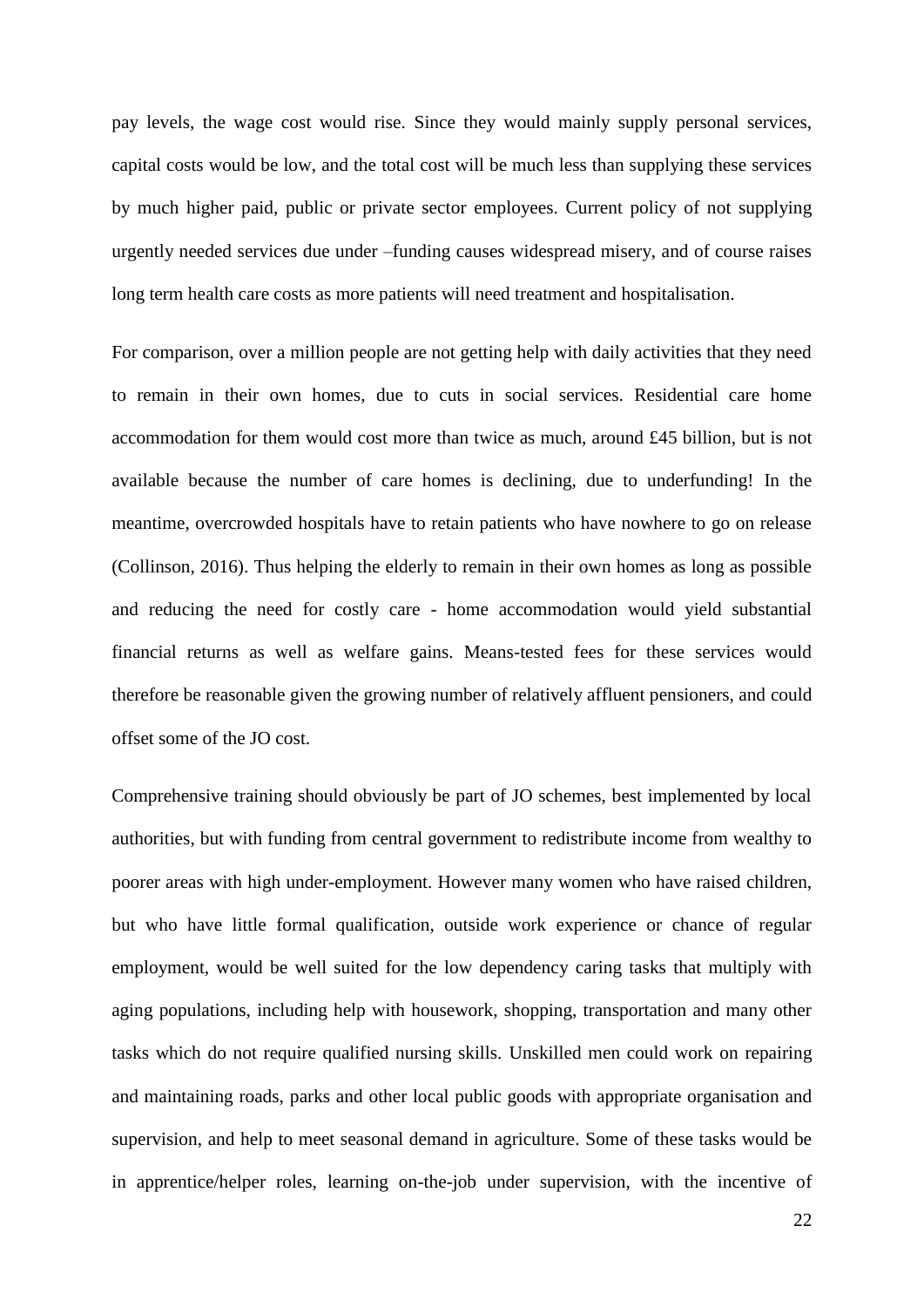progression to higher pay and semi-skilled or more skilled work. Men without formal qualifications or skills could also supply many important services for the elderly and infirm, including transport, simple gardening, and dog walking, which are far beyond the capacity of currently overstretched social services. The low JO wage would encourage labour–capital substitution, countering the prevailing tendency, and help to limit the additional cost of JO employment.

It would obviously be important to integrate and coordinate JO systems with local social and other services. This would facilitate promotion of the most proficient JO workers to higher pay grades in the regular services, while maintaining continuity of care and other personal relations without disruptive job changes. Local job and community centres could be developed to coordinate JOs and match supply with demand. It will be important to prioritise useful JO activity and avoid 'make work' tasks which would bring the programme into disrepute. Local 'bottlenecks' may arise for various reasons, such as inadequate funding for all JO applicants, and then JO rationing may be required, with means-tested priority for the poorest households. On the other hand, demand for JO services may exceed supply in some areas, so JO worker mobility may be required, as well as priorities for those with the most urgent care needs. Local pilot schemes are surely needed to develop new organisational and management skills and experience for local authorities in these uncharted areas.

### 5. *Conclusions*

A BI could replace some but not all existing cash transfers, and provide much needed support for the growing numbers in non-standard employment without the coercive sanctions which often accompany targeted or conditional welfare benefits. A little noticed benefit of BI is that it should encourage work sharing by (slightly) reducing desired working time for many employees. On the other hand, only a JO with appropriate training can provide employment in good jobs for all who are willing and able to work, which is a major component of life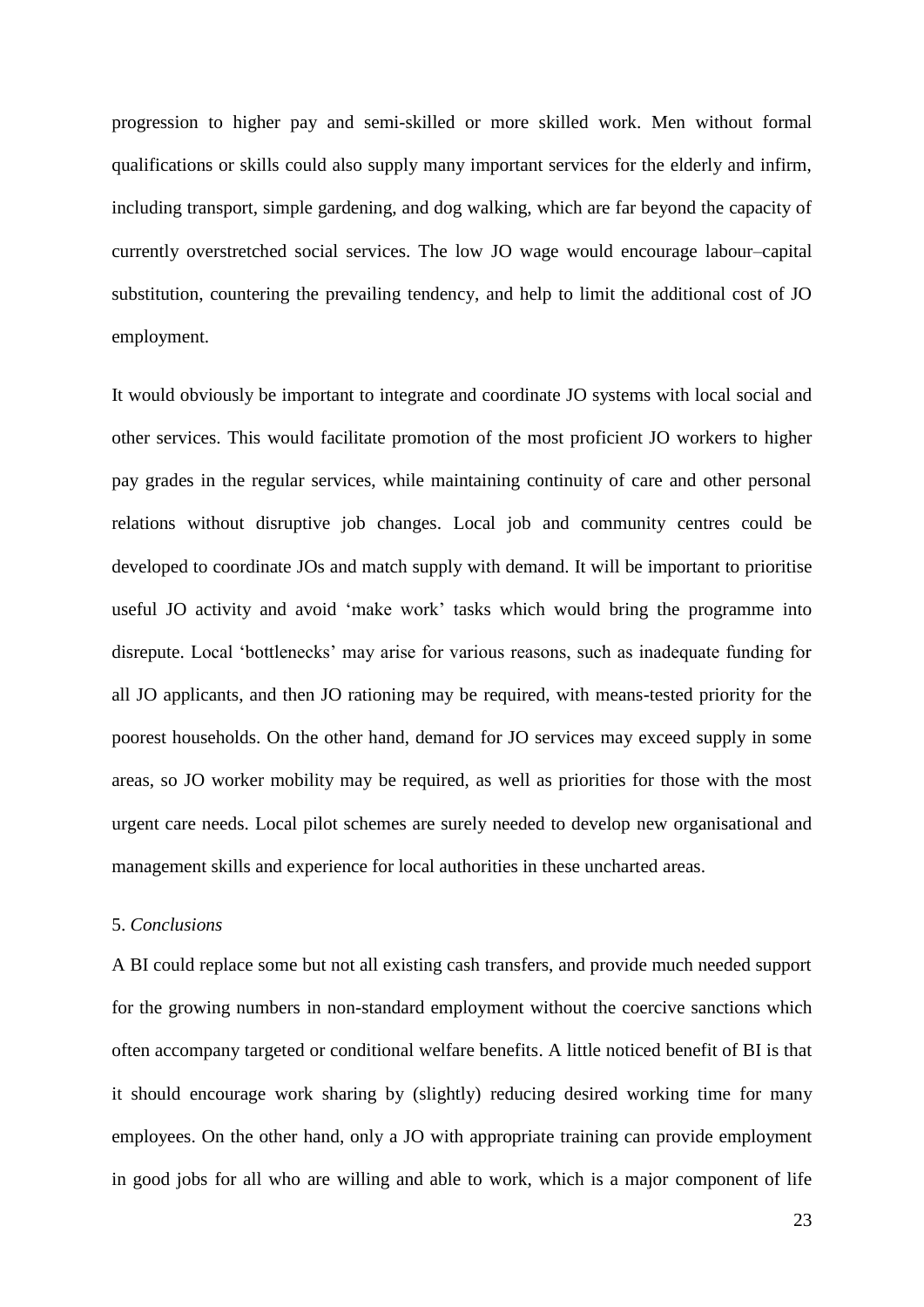satisfaction. Thus even with fiscal expansion in place of austerity, a combination of these two measures remains the most effective policy to end residual unemployment, the insecurity of non-standard employment and the injustice of unpaid home care and sanctions with conditional welfare.

### *References*

Aricò, F. & Stein, U**.** 'Was Short-Time Work a Miracle Cure During the Great Recession? The Case of Germany and Italy', *Comp Econ Stud* (2012) 54: 275. doi:10.1057/ces.2012.10

Alvarez, G. and Sinde-Cantorna, A.I., 2014, "Self-employment and job satisfaction: an empirical analysis", *International Journal of Manpower*, Vol. 35 Issue: 5, pp.688-702, <https://doi.org/10.1108/IJM-11-2012-0169>

Bertelsmann Stiftung, 2017, 'Wohlstand für Alle', Policy Brief #27/05

[https://www.bertelsmann-](https://www.bertelsmann-stiftung.de/fileadmin/files/BSt/Publikationen/GrauePublikationen/NW_Policy_Brief_Soziogramm.pdf)

[stiftung.de/fileadmin/files/BSt/Publikationen/GrauePublikationen/NW\\_Policy\\_Brief\\_Soziogr](https://www.bertelsmann-stiftung.de/fileadmin/files/BSt/Publikationen/GrauePublikationen/NW_Policy_Brief_Soziogramm.pdf) [amm.pdf](https://www.bertelsmann-stiftung.de/fileadmin/files/BSt/Publikationen/GrauePublikationen/NW_Policy_Brief_Soziogramm.pdf)

Bruenig, M., 'Nordic socialism is realer than you think', <http://mattbruenig.com/2017/07/28/nordic-socialism-is-realer-than-you-think/>

Bryson, A., and MacKerron, G., 2016, 'Are you happy while you work?', *The Economic Journal*, 127, February, pp. 106–125. DOI: 10.1111/ecoj.12269

Cesarini, D., E. Linquist, M. Notowidigdo, R. Ostling, 24 Jan. 2016, "Using the labour supply responses of lottery winners to evaluate tax and transfer policies", Vox Labour supply responses of lottery winners \_ VOX, CEPR's Policy Portal.htm

Chadi, A., and C. Hetschko, 2017, 'Income or Leisure? On the Hidden Benefits of (Un-) Employment', SOEP papers 925, DIY Berlin

Collinson, P., 2016, 'Social Care: Why are we 'beyond the crisis point'?, *The Guardian*, December 16.

Cooper, V., and Whyte, D., 2017, *The violence of austerity,* Pluto Press.

Diamond, P. A., and Saez, E., 2011, The Case for a Progressive Tax: From Basic Research to Policy Recommendations, *The Journal of Economic Perspectives*, Vol. 25, No. 4 (Fall 2011), pp. 165-190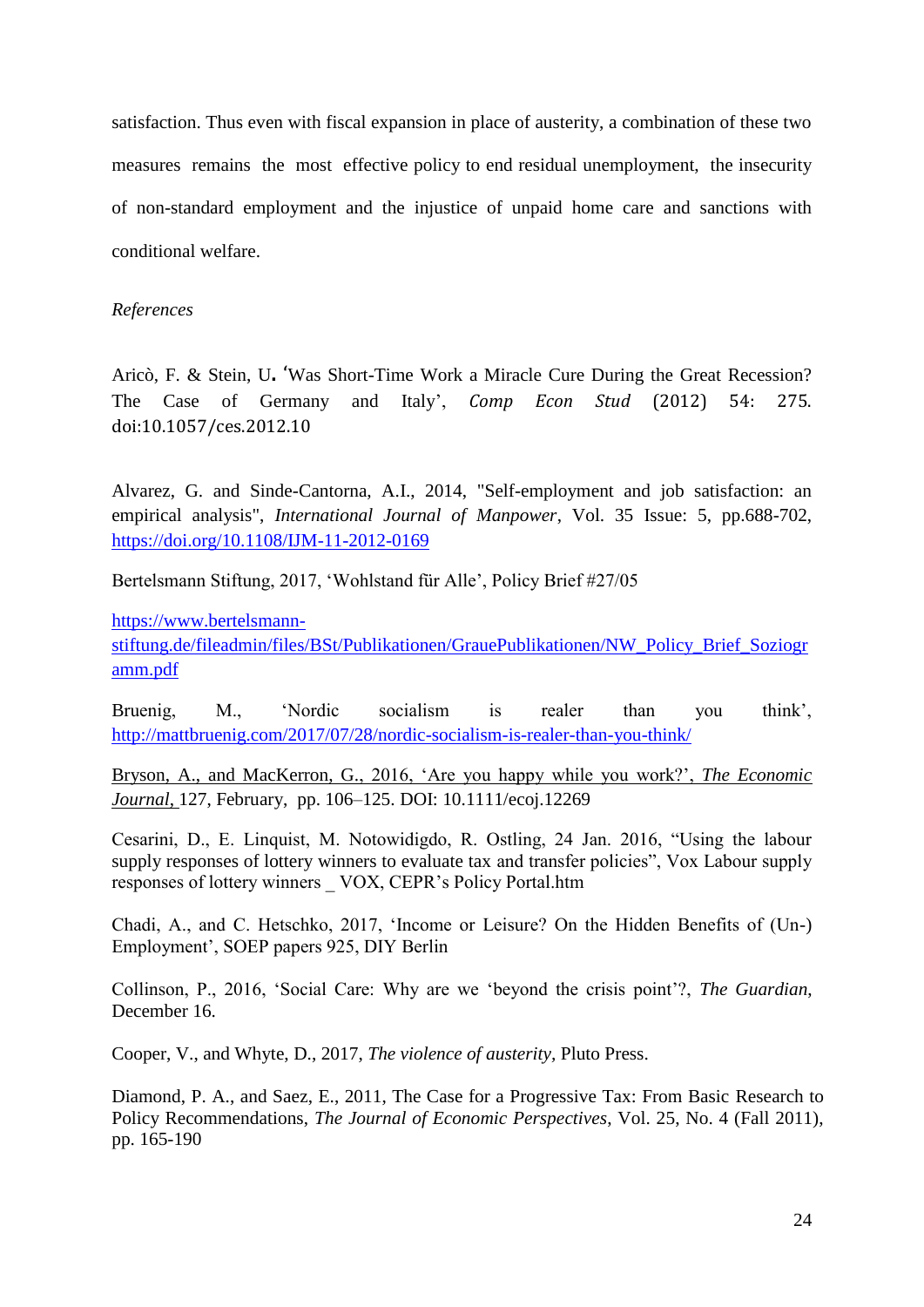DIW - Deutsches Institut für Wirtschaftsforschung, Berlin, 2017, Economic Bulletin 5.

Dorling, D., 2017, *The equality effect: Improving life for everyone,* Oxford: The New Internationalist

DWP – Dept. of Work and Pensions, 2017, 'Households Below Average Income: An analysis of the UK income distribution: 1994/95-2015/16',

[https://www.gov.uk/government/uploads/system/uploads/attachment\\_data/file/600091/house](https://www.gov.uk/government/uploads/system/uploads/attachment_data/file/600091/households-below-average-income-1994-1995-2015-2016.pdf) [holds-below-average-income-1994-1995-2015-2016.pdf](https://www.gov.uk/government/uploads/system/uploads/attachment_data/file/600091/households-below-average-income-1994-1995-2015-2016.pdf)

Eichhorst, W., 2015, 'Low pay as an alternative to direct public job creation: Lessons from the German case', IZA Policy Paper No. 99, March

Frank, R. H., 2014, 'Let's try a basic income and public work', *Cato Unbound*, August, <https://www.cato-unbound.org/issues/august-2014/basic-income-welfare-state>

Groll, T., 2016, 'Hartz IV – Endstation Ein Euro Job', *Zeit Online,* 16 May. <http://www.zeit.de/wirtschaft/2016-05/hartz-iv-arbeitslosigkeit-arbeitsmarkt-ein-euro-jobs>

Harvey, P. L., 2012, 'More for less: The job guarantee strategy', *Basic Income Studies,* 7(2),  $3 - 18$ .

Harvey, P. L., 1989, *Securing the right to employment,* Princeton University Press.

IFS – Institute for Fiscal Studies, 2010, 'Redistribution, work incentives and thirty years of UK tax and benefit reform', IFS Working Paper 10/24

Imbert, C., and J. Papp, 'Labor Market Effects of Social Programs: Evidence from India's Employment Guarantee', '*[American Economic Journal: Applied Economics](https://www.aeaweb.org/issues/367)*' [vol. 7, no. 2,](https://www.aeaweb.org/issues/367)  [April 2015](https://www.aeaweb.org/issues/367) (pp. 233-63)

IPPR, 2017, Time for Change: A New Vision for the British Economy – The Interim Report of the IPPR Commission on Economic Justice, IPPR [http://www.ippr.org/cej-time-for-change](http://www.ippr.org/cej-time-for-chang)

Joseph Rowntree Foundation, 2017, *JRF response to the Industrial Strategy Green Paper*.

LaJeunesse, R., 2011, *Work Time Regulation as Sustainable Full Employment Strategy*, Routledge

Lastra-Anadon, C., and M. Muniz, 2017, 'Technological change, inequality and the collapse of the liberal order', *Economics*, dp. no. 2017-43

Layard, R., 2009/10, 'Job guarantee: a new promise on long –term unemployment' *CentrePiece,* Winter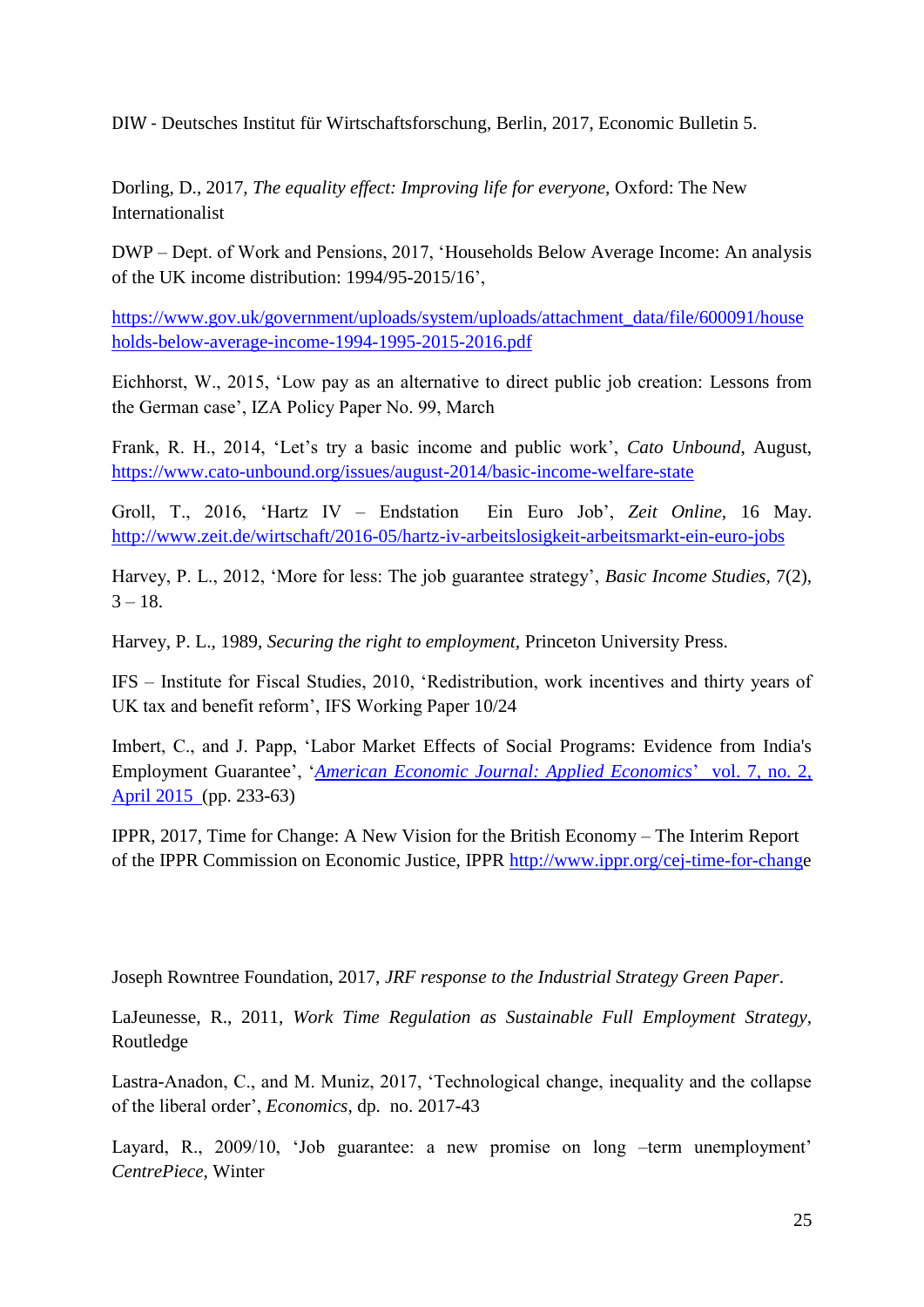Mitchell, W.F. and J. Muysken (2008). *[Full Employment Abandoned: Shifting Sands and](http://www.e-elgar.co.uk/Bookentry_Main.lasso?id=1188)  [Policy failures,](http://www.e-elgar.co.uk/Bookentry_Main.lasso?id=1188)* Edward Elgar.

Murray, C., 2013, *Coming apart: The state of white America*, Random House.

Muralidharan, K., P. Niehaus, and S. Sukhtankar, 2017, 'General equilibrium effects of (improving) public employment programs: Experimental Evidence from India' [http://econweb.ucsd.edu/~kamurali/papers/Working%20Papers/NREGS\\_GE%20\(Current%2](http://econweb.ucsd.edu/~kamurali/papers/Working%20Papers/NREGS_GE%20(Current%20WP).pdf) [0WP\).pdf](http://econweb.ucsd.edu/~kamurali/papers/Working%20Papers/NREGS_GE%20(Current%20WP).pdf)

OECD, 2017a,'Employment Outlook, 2017'[,http://dx.doi.org/10.1787/empl\\_outlook-2017-en](http://dx.doi.org/10.1787/empl_outlook-2017-en)

OECD, 2017b, 'Basic income as a policy option: Can it add up?', ELS Policy Brief, 24 May. [https://www.oecd.org/els/soc/Basic-Income-Policy-Option-2017-Brackground-Technical-](https://www.oecd.org/els/soc/Basic-Income-Policy-Option-2017-Brackground-Technical-Note.pdf)[Note.pdf](https://www.oecd.org/els/soc/Basic-Income-Policy-Option-2017-Brackground-Technical-Note.pdf)

ONS -Office for National Statistics, 2017, 'dataset EMP 16, Underemployment and overemployment'.

Painter, A., and Thoung, C., 2015, 'Creative citizen, creative state: The principled and pragmatic case for a universal basic income', RSA, <https://www.thersa.org/discover/publications-and-articles/reports/basic-income>

Parijs, P. van, and Vanderborght, Y., 2017, *Basic Income*, Harvard University Press.

Partanen, A., 2016, *The Nordic Theory of Everything – In Search of a Better Life,* **HarperCollins** 

Patrick, R., 2017, *For whose benefit*?, Polity Press

Paul, M., W. Darity Jr., D. Hamilton, A.E. Price, 2017, 'Returning to the promise of full employment: A Federal Job Guarantee in the United States', Research Brief, vol. 2, June, Samuel DuBois Cook Center on Social Equity, New School for Social Research and Insight Center for Community Economic Development. [https://insightcced.org/wp](https://insightcced.org/wp-content/uploads/2017/06/insight_fjg_brief_2017.pdf)[content/uploads/2017/06/insight\\_fjg\\_brief\\_2017.pdf](https://insightcced.org/wp-content/uploads/2017/06/insight_fjg_brief_2017.pdf)

Reed, H. and Lansley, S. (2016). 'Universal Basic Income: An idea whose time has come?'*Compass. [https://www.compassonline.org.uk/wp](https://www.compassonline.org.uk/wp-content/uploads/2016/05/UniversalBasicIncomeByCompass-Spreads.pdf)[content/uploads/2016/05/UniversalBasicIncomeByCompass-Spreads.pdf](https://www.compassonline.org.uk/wp-content/uploads/2016/05/UniversalBasicIncomeByCompass-Spreads.pdf)*

Roth, S., 2017, 'Two Big Questions About the Job Guarantee: God, Devil, and the Details', *Evonomics,* June 23. [http://evonomics.com/two-big-questions-job-guarantee-god-devil](http://evonomics.com/two-big-questions-job-guarantee-god-devil-details/)[details/](http://evonomics.com/two-big-questions-job-guarantee-god-devil-details/)

Santens, S., 2017, 'How to reform welfare to provide every American citizen with a basic income', *Medium,* June 5.

Shaxson, N., 2011, *Treasure Islands: Uncovering the Damage of Offshore Banking and Tax Havens.* New York, NY: Palgrave Macmillan*.*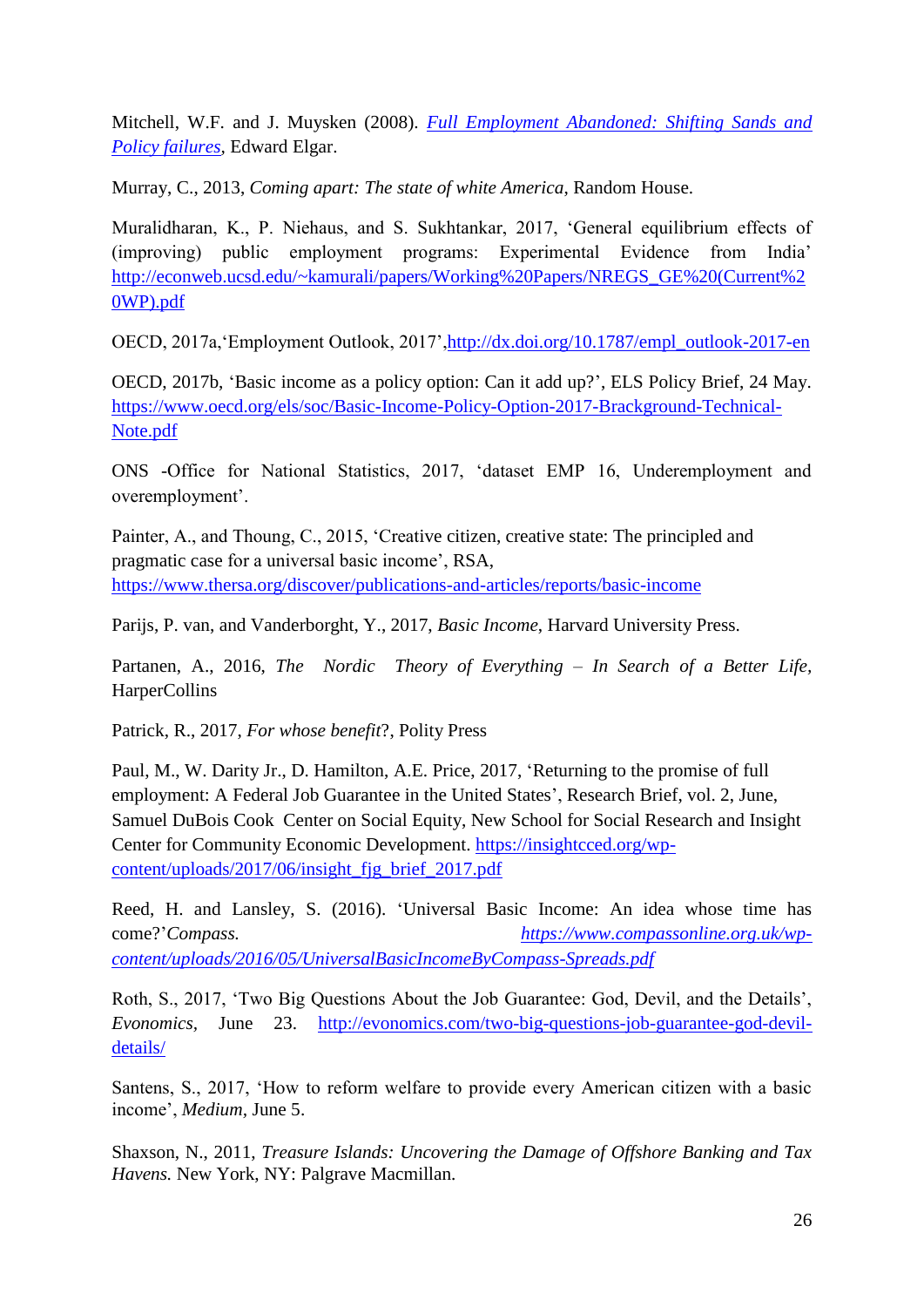Spross, J., 2017, 'You're Hired!', *Democracy*, Spring, No. 44. <http://democracyjournal.org/magazine/44/youre-hired/>

Standing, G., 2017, *Basic Income*: *And how we can make it happen*, Penguin, London

Standing, G., (2014), *A Precariat Charter: From Denizens to Citizens*, Bloomsbury Academic, London

Stiglitz, J. E., 2013, *The price of inequality*, Penguin, London

Straubhaar, T., 2017a, 'On the Economics of a Universal Basic Income', *Intereconomics*, [Volume 52, March/April 2017, Number 2](https://archive.intereconomics.eu/year/2017/2/) , pp. 74-80

Straubhaar, T., 2017b, *Radikal Gerecht,* Edition Körber -Stiftung

Tcherneva, P. R., 2012, 'Beyond full employment: The employer of last resort as an institution for change', Levy Economics Institute of Bard College, WP No. 732

Tcherneva, P. R., and Wray, L. R., 2005, 'Can Basic Income and Job Guarantees Deliver on Their Promises?', *SSRN Electronic Journal*. doi:10.2139/ssrn.1009629

Temin, P. 2017. *The Vanishing Middle Class. Prejudice and Power in a Dual Economy*. Cambridge, Mass.: The MIT Press.

The Green New Deal Group, 2008, 'A Green New Deal', New economics foundation, London. <http://neweconomics.org/2008/07/green-new-deal/>

Tily, G., 2017, 'Can increased public spending pay for itself?' *Touchstone* 07 July, 2017, <http://touchstoneblog.org.uk/2017/07/can-increased-public-spending-pay/>

Torrey, M., 2016, *The Feasibility of Citizen's Income*, NewYork: Palgrave Macmillan

Turn2us, 2016, [https://www.turn2us.org.uk/About-Us/News/Benefits-Awareness-Campaign-](https://www.turn2us.org.uk/About-Us/News/Benefits-Awareness-Campaign-Launches)[Launches](https://www.turn2us.org.uk/About-Us/News/Benefits-Awareness-Campaign-Launches)

*Valuing Carers 2015 – the rising value of carers' support* [2015] University of Sheffield, University of Leeds and CIRCLE, published by Carers UK. [https://www.sheffield.ac.uk/polopoly\\_fs/1.546409!/file/Valuing-Carers-2015.pdf](https://www.sheffield.ac.uk/polopoly_fs/1.546409!/file/Valuing-Carers-2015.pdf)

*Vox*, 2017, 'What America would look like if it guaranteed everyone a job', Sept. 6 <https://www.vox.com/policy-and-politics/2017/9/6/16036942/job-guarantee-explained>

Wheatley, H., 2017, 'The rise of 'bad jobs'', New Economics Foundation, August 15, [http://neweconomics.org/2017/08/bad\\_jobs/?\\_sft\\_latest=articles,campaigns,podcasts,videos](http://neweconomics.org/2017/08/bad_jobs/?_sft_latest=articles,campaigns,podcasts,videos)

Wilkinson, R., and K. Pickett, 2010, *The spirit level: Why inequality makes everyone worse off'*, Penguin